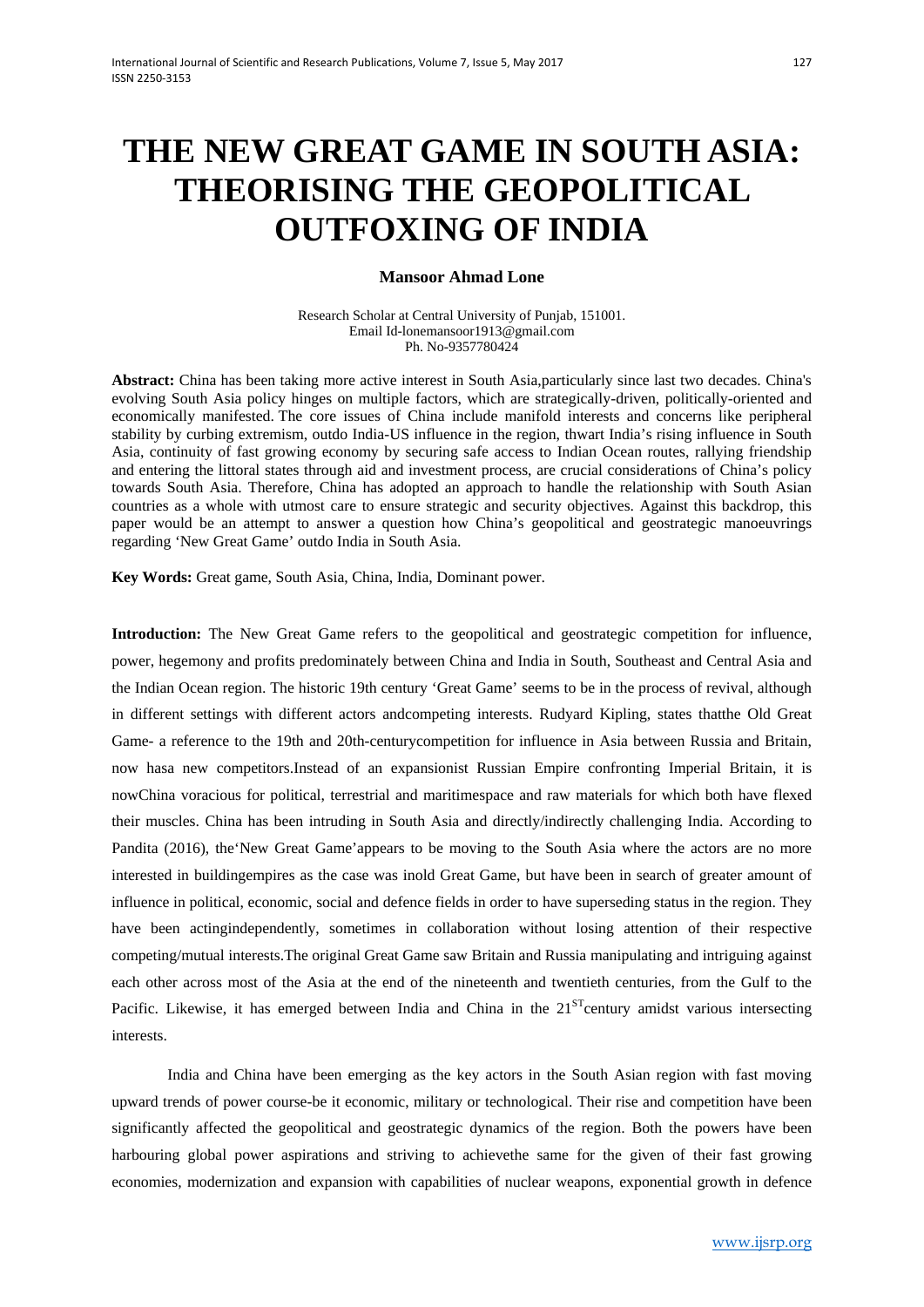budgets combined with massive workforce reserves.As a result, they have been competing for influence in South Asia and other adjoining regions. No doubt the initial period of relations between the two countries was somewhat cordial, but it did not last long when China invadedIndia in 1962. Since then, the two neighbours haveremained on opposites. The strategic competition has been continuing to escalate between the two giants.The Sino-India New Great Game actually pertains to territorial disputes, competition to secure resources, formation of strategic military alliances and the use of strategic relationships with othermajor and regional powers to contain/curb the rising geopolitical and geostrategic influences. Scott (2008) while describing the competition between the two powers,states that China's 'Great Game' is the curtailment of India's riseand vice versa because China is consciousabout India'spotential of challengingit in South Asia and beyond where their interests and influences will collide (Scott, 2008).

#### **China and India in the South Asia: Constructive/Conflicting Perceptions**

China's location does not fall within the geographical confines of South Asia but its influence has apivotal position in the regional geopolitics for the given her power regarding geography, demography, military, economy and friendly relations with almost all the South Asian states.China has emerged successful in maintaining the substance, strength and stability in its relations with the regionexcept for India with whom the relations have beenundergoing bitter and hostile experiences. Its independent foreign policy and five principles of peaceful coexistence have been yielded significant dividends of constructive engagement with the region. China's policy towards South Asia is based on a mixture of mutual convergences, characterised by economic opportunities, territorial disputes, security fears, containment of India and resisting the US influence.

The policy adopted by China about South Asia is in line with the security of its overall national strategic interests like peaceful periphery particularly south-western frontier regions of Tibet and Xinjiang and uninterrupted economic activities. In pursuit, China's policy hinges on to maintaining regional peace and stability using diplomatic influence and balance of power. Also,China is interested in winning the regional countries in manifold cooperation, economic tie ups and friendlydealings and to evade resentment by adopting aneutral posture in regional conflicts. China is judiciously pursuing its policy to generate enough security measures for the security of SLOC's which are critical to sustaining the fast growing economy. China's further objectives are to increase its influence to have safe access to oil and the gas-rich Middle East, Central Asia and the Caspian Sea resources and to break the US strategic encirclement of China and to contain the rise of India in the region.

India has always been interested in maintaining a peaceful policy towards its neighbours to have cordial and close relations mandatory for India's progress, with all these countries right from the independence. But the conflicts haveoftenbeen cropped up between India and its neighbours. They have displayed ahostile attitude towards India at many instances either at the behest of external powers or due to the unresolved issues of borders, water sharing or other. The development of cordial relations hampered because India was at times accused of trying to act as a hegemon which is trying to dominate the small neighbours in the region.India is being viewed with suspicionfor having vast territory, largest population, leading military strength, and a nuclear capable power.These factors have generated a continued fear of India's expansionand domination in terms of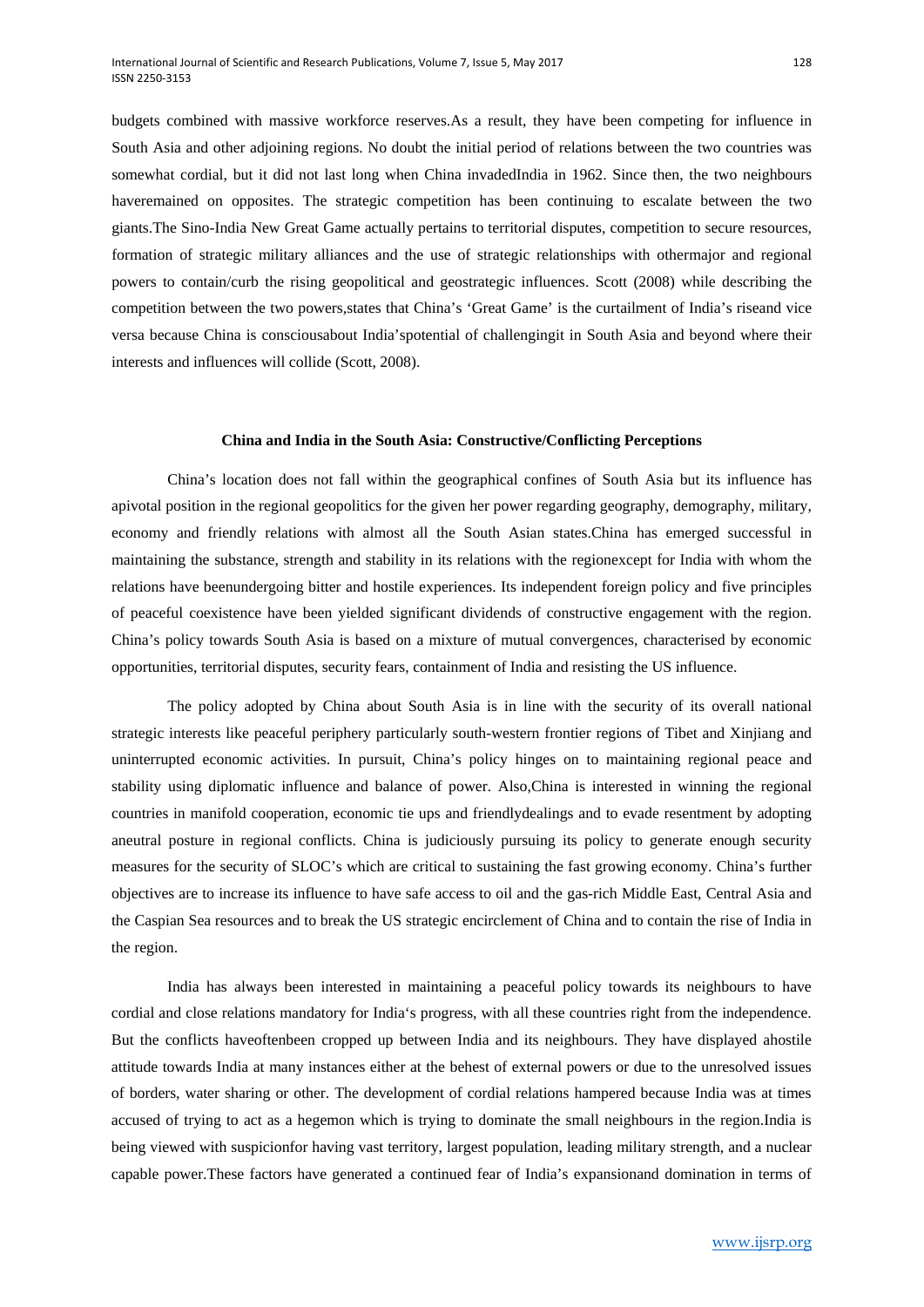trade and other matters, and interference in national affairs in the region.Till date, India has achieved little success in solving all the disputes and clearing all mistrust with neighbours especially Pakistan, because they demand unnecessary concessions from India which is impossible for India in view of its national interests. India always insisted on solving the issues bilaterally and peacefully, but the neighbours always created hurdles.

## **Competing Interests andGeopolitical Responses**

The Great Game of China is the containment of India's rise and influence so that it may not hurt Chinese interests in the region. This was explicitly acknowledged by the statesmen and scholars of both the countries.Guihong stated that "An emerging India does mean a strong competitor for China from South, West, Southeast and Central Asia to Indian and Pacific Oceans where their interests and influences will clash" (Ibid). China's tremendous growth in power and its presence around India both on land and sea has worried India. The then Defence Minister Fernandes stated in 1998 that "China is potential threat number one . . . China is and is likely to remain the primary security challenge to India in the medium and long-term . . . The potential threat from China is greater than thatofPakistan and any person who is concerned about India's security must agree with that". Khanwal (1999) also opined that Chinese activities "clearly indicate that concerted efforts are underway aimed at the strategic encirclement of India . . . Quite obviously designed to marginalise India in the long-term and reduce India to the status of a sub-regional power . . . It [China] is unlikely to tolerate India's aspirations to become a major regional power in the Asia-Pacific region".

The encirclement of India by China starts from the north where Chinadirectly controls Xinjiang and is growing its grip in Central Asia and unique in this direction is the control on Tibet-being regarded as part of original Great Game. From the western side,another land threat for India comes from the China's friendship with Pakistan. From the South, the distress comes from the China's entry in the Indian Ocean with theestablishment of base facilities and exploration rights in Sri Lanka and Bangladesh. The discomfort from the east lies with the presence of China in Myanmar and Bangladesh where China has developed base facilities.

Recognising the Chinese activities, India has resorted to strategically respond to China's threat by enhancing power projection through thebuilding and modernising its military and nuclear capability. India is busy in counter encircling the China both on land and sea though not up to the level as China has done. India has improved its Military infrastructure along its disputed northern border thereby enabling more efficient future deployment of military power. Also India's efforts are afoot to strengthen its grip over Nepal and to interfere in Tibet by providing refuge to Tibetan government in exile.India has made some amount of military penetration in Tajikistan.

If China has superiority over land, India, of course, has maritime superiority. India has developed maritime infrastructure pretty well. The deep sea port facilities on the south-west coast at Karwar and on the south-east coast some 50 kilometres south of Visakhapatnamwill help India to flex its muscles around the Indian Ocean further. It will enable India to more easily cut China's Sea Lanes of Communication between the Persian Gulf and Straits of Malacca.The building of Campbell Airport on Great Nicobar Island, setting up of Far Eastern Naval Command (FENC), at Port Blair in the Andaman Islands provides astrategic advantage to India. These will help India to overcome the problems of Himalaya's to operate and strike southern and central Chinese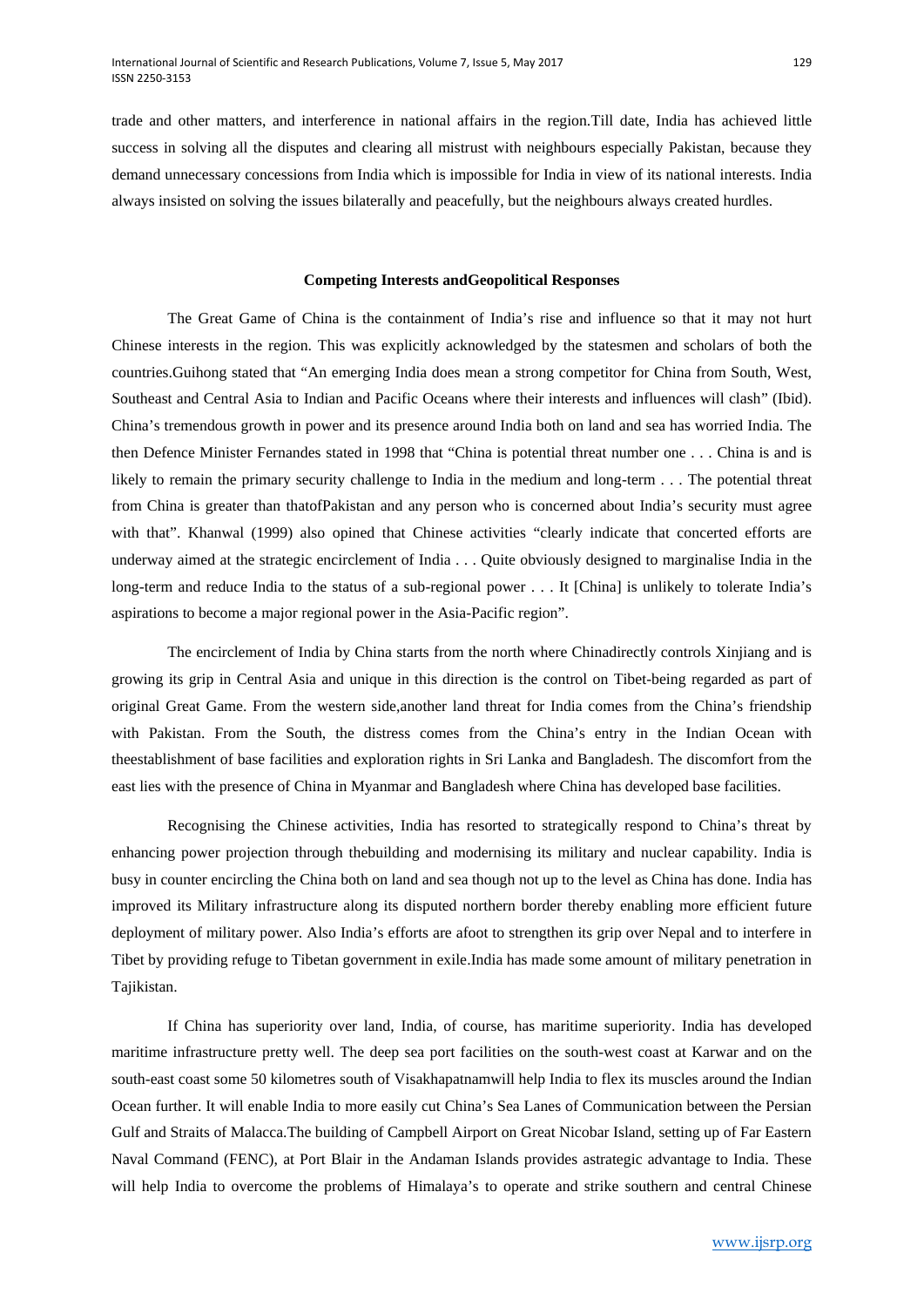zones. India'smaritime ties with Vietnam and Singapore and the development of 'Quadrilateral alliance' involving US, Japan, Australia and India are considered beneficial to contain China. Noting such a development of power, Daly stated that China must consider the growing naval power of its adjacent military rival, India (Daly, 2004).

#### **New Great Game in South Asia: China's Expanding Geostrategic and Geopolitical Foot Print**

China has amply made her presence in the South Asian countries in recent years by taking advantage of their dire need forinfrastructure development and their requirement of financial assistance for major infrastructure projects and the exploitation of their natural resources. Now China, an arch-rival of India, has been entering its neighbouring markets more aggressively through aid, trade and investment, economic assistance popularly known as Soft Power. Chinese economic engagement in South Asia has grown quickly in recent years. Trade expanded to \$12.29 billion, and the regional trade crossed \$111 billion.These increases create opportunities for growth and development as abroaderrange of exports flow from China into the region and Chinese outward direct investment improves infrastructure and creates jobs (Brunjes et al, 2013). This increasing involvement may be detrimental to India's engagement with these neighboursregarding trade, investment and other bilateral issues.

Amongstthe South Asian countries, China has been sharing direct borders with India, Pakistan, Nepal, Bhutan, and Afghanistan. Bangladesh, Sri Lanka. However, Maldiveshas been geographically detached from China, with no territorial dispute. Typically, China has no contentious issues with the South Asian countries apart from India and a minor with Nepal while India has aborder dispute with many of its neighbours. India's contentious issues with its neighboursfavoured China to consolidate and strengthen its position in India's neighbourhood. China's policy towards the South Asia comprisesof a combination of strategic and opportunistic dimensions. China is working vigilantly to achieve long-term strategic objectives and subsequently not missing short-term opportunities that come its way.

#### **China-Pakistan Strategic Friendship: Proven Reality**

China has prioritised to befriend Pakistan keeping in cognizance the long-term strategic and economic objectives there.The undercurrents of the relationship improved only after Indo-China War in 1962. During the war, the US had supported India, which was considered as a betrayal by Pakistan on the part of US. The souring of US-Pakistan relations gave an opportunity to China to strengthen ties with Pakistan (Kemenade, 1971). Strategically, China believes that the only possible way to avoid military conflict with India is to develop high military capability in Tibet,and a strong Pakistani military capability in the nuclear and conventional fields.This means keeping India entangled in two fronts-west and east. China is singularly responsible for making Pakistan a nuclear power besides continuously arming it with conventional weapons to India's discomfiture.

China have provided non-stop assistance to Pakistan for developing its nuclear weapons program like nuclear warhead designs andhighly enriched uranium (HEU) for almost two nuclear bombs (Mian, 2012). China extended nuclear assistance to Pakistan, with the construction of a 40-Megawatt safeguarded thermal heavy water reactor at Khusab and supplied the 300 MW pressurised water reactor (PWR) at Chashma that gave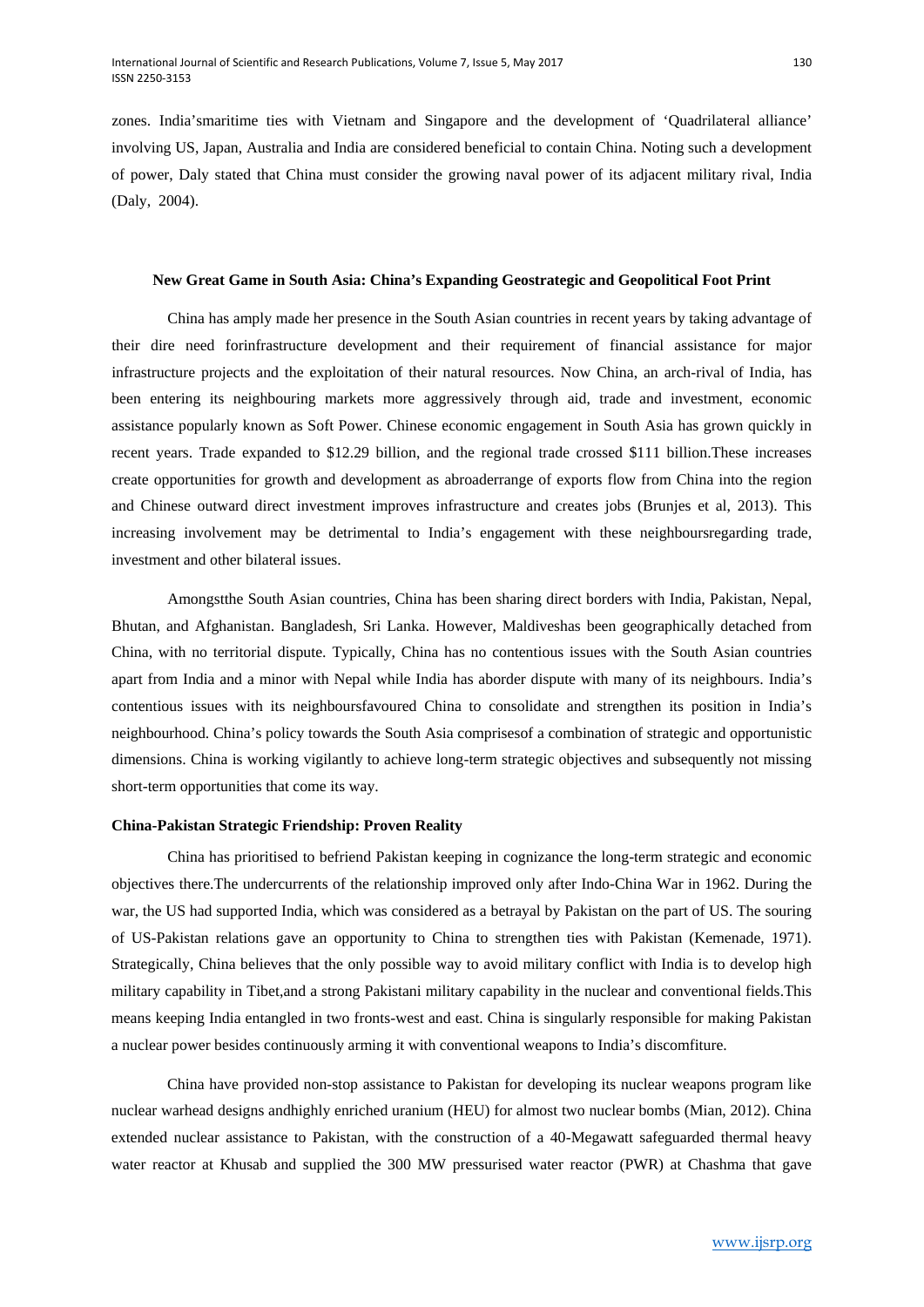Pakistan the technological capacity to produce more powerful warheads. Such a large assistance to Pakistan is said to have been completely aimed at India. In 2004, Chinabuild a second PWR at Chashma under the NSG's provisions.InMarch 2010, Beijing's state companies signed an agreement to supply Chashma 3 and 4, two PWRs of 320 MW capacityin defiance of the NSG norms. In October 2016, The Chashma, Unit-3 nuclear power plant with the power generation capacity of 340 Megawatt has become functional (Kerr and Nikitin, 2016). Nuclear experts rejected this rationale as a "deliberate disregard of international guidelines (Frankel, 2011). U.S. intelligence assessments in January 2011 concluded that Pakistan had deployed nuclear weapons numbering 110, overtaking India and is now on course to become the fourth largest nuclear weapons state ahead of France (Ibid).

China delivered 50 additional JF-17 fighter jets to Pakistan after the death of Osama bin Laden, assisted Pakistan in building its first indigenously built frigate a month later and in August 2011 launched a communications satellite for Pakistan. Along with M-9 and M-11 nuclear-capable ballistic missiles, China helped in transfering Taepo Dong and No Dong ballistic missiles from North Korea to Pakistan. Both nations have jointly developed JF-17 Thunder/ FC-1 Fierce fighter aircraft, theAl Khalid- main battle tank, and anti-tank missiles. The scope for joint production has also created apprehension in India's security establishment, as it is a cost-effective means of enhancing Pakistan's military capacity and capabilities. In January 2012, the Chinese Ambassador to Pakistan underscored the country's strategic importance by declaring it 'the fulcrum of Asia (Kanwal, 2015). Pakistan and China carry out military exercises every two years and have tested their capacity to conduct operations from a jointcommand centre, including simulation of large-scale intelligence gathering by Chinese and Pakistani troops, and search-and-destroy missions.

China's deliberation to develop Pakistan economically is intented to keep Pakistan stable and to avoid terror fallout into the Chinese territory of Xinjiang andaccess to the crucial maritime routes to secure China's energy deliveries through the Strait of Hormuz and the Persian Gulf and to get access to the energy resources in Pakistan particularly in Balochistan province. The latter would also allow China to expand its energy routes by bypassing Indian and US influence in the Indian Ocean and the South China Sea. Also, assistance to Pakistan keeps perceived Indian ambitions in check, as Indian and US observers become more concerned about Chinese maritime ambitions regarding the 'String of Pearls'.

China is largely interestedin Pakistan's trade and energy corridor, from the Gwadar port of Pakistan to the Western regions of China, that would connect China with oil routes in Western Pakistan. Pakistan consented the entry of around 7,000 to 11,000 Chinese workmenin Pakistan administered Kashmir, and Gilgit-Baltistan region. They are engaged in the construction of a high-speed rail and road link from eastern China to the Chinese-built naval port of Gwadar in Baluchistan, east of the Persian Gulf (Harrison, 2010).An agreement was signed in 2007 between Pakistan Railways and China's Dong Fang Electric Supply Corporation for linking Havellian and Khunjerab (Haider, 2007). Better rail connectivity within Pakistan will provide faster access to energy-rich Central Asia and the Persian Gulf states for China. On 20-21 April 2015, China's president Xi Jinping arrived in Pakistan and signed 51 MOU and projects worth \$46 billion dollars in the fields of security, infrastructure, energy, and wider economic development.Among these, \$34 billion are to be invested in energy and \$12 billion in infrastructure projects. An estimate of \$15.5 billion would be spent on coal, wind, solar, and hydroelectric projects.Out of the total 51 agreements signed, 31 relate with the construction of China-Pakistan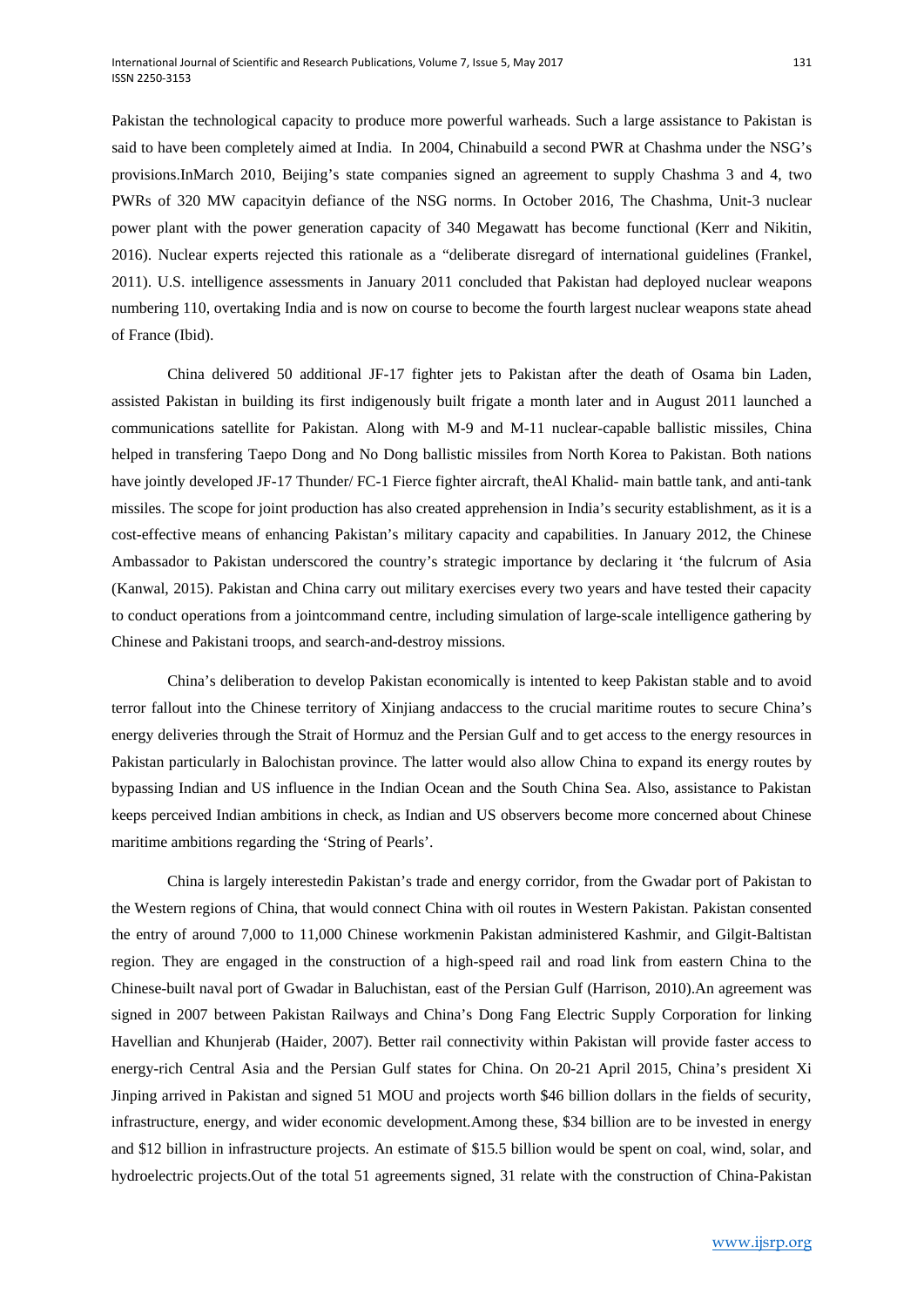Economic Corridor(CPEC) connecting China's Xinjiang autonomous region to Gwadar Port on the Arabian Sea (Haider, 2015).The CPEC consists of rail, road and pipelines to transport oil and gas from Gwadar port on the Arabian Sea to Kashgar in China's Muslim-dominated Xinjiang province throughPoK.This route can be used as an alternative route over the pirate-prone Strait of Malacca route through which China currently transports most of its crude oil imports.

Between 2004 and 2009,China's cumulative bilateral assistance to Pakistan totalled \$217 million an average of \$36 million per year (Wagner, 2011). As of 2011, China provides financing to Pakistan in the form of grants, concessional loans, preferential buyer's credit, and export and buyer's credit, amounting to \$1.75 billion. The current level of Chinese development assistance to Pakistan is around US\$21 million. By 2010, it was estimated that the total Chinese investment in heavy engineering, power generation, mining, and telecommunications was around \$15 billion.The strengthening of the China-Pakistan alliance in scores of bilateral agreements, pacts and MOUs for cooperation in space,defence, technology, infrastructure and trade was on climax during Premier Wen Jiabao's visit to Pakistan in December 2010. Wen considered the relationship as going beyond bilateral cooperation to exert influence on broader regional and international issues (Kronstdet, 2009).

## **China's Strategic Foothold in Bangladesh**

China and Bangladesh established diplomatic relations four decades ago. China and Bangladesh have deepened their bilateral cooperation in areas such asinvestment trade, defence, and infrastructure development.Importantaccords were signedduring Prime Minister Khaleda Zia's visit to China in 1995, regarding Chinese assistance in the development of gas and energy resources, and management of water resources (Kibria, 2006).Three treaties and a Memorandum of Understanding were signed during Prime Minister Khaleda Zia's visit to China in December 2002 covering military, economic, and technological cooperation between the two countries (Aneja, 2006). In 2011 alone, it invested some US\$ 200 million (Islam, 2013). It is noteworthy to mention that in the year 2009-2010, China was the third-largest investor in Bangladesh after Saudi Arabia and South Korea. During the period, 12 projects worth US\$21 million were recorded.Chinabuilt six bridges in Bangladesh, the important one is 4.8 km-long Mukhterpur Bridge over the river Dhaleswari, inaugurated on February 2008 (Rashid, 2011). The agreement to build the 7th China-Bangladesh Friendship Bridge at Kajirtek in Madaripur was signed in January 2012 and the consultations are ongoing about the 8th China-Bangladesh Friendship Bridge (Islam, 2013). Bangladesh was offered Taka 6 million in free aid when Chinese Foreign Minister Dr. Yang visited Bangladesh in 2008 for development and Taka 5 million in "token gift" to mark his visit (Daily Star, 2010).Peaceful Usage of Nuclear Energy was signed , whereby China would assist Bangladesh in the peaceful development of nuclear energy for power generation, medicinal and other developmental uses.

Bangladesh depends heavily on China for its defence requirements. Also, China sees its foothold in Bangladesh as part of its quest to establish its power profile and as a means to challenge India. This quest leads China to play an active role for Bangladesh in providing military hardware and training to its armed forces. In 2002, China and Bangladesh signed an important defence agreement to meet Bangladesh's defence requirements. The agreement was perceived as an insurance policy for Bangladesh in theIndia-specificcontext. It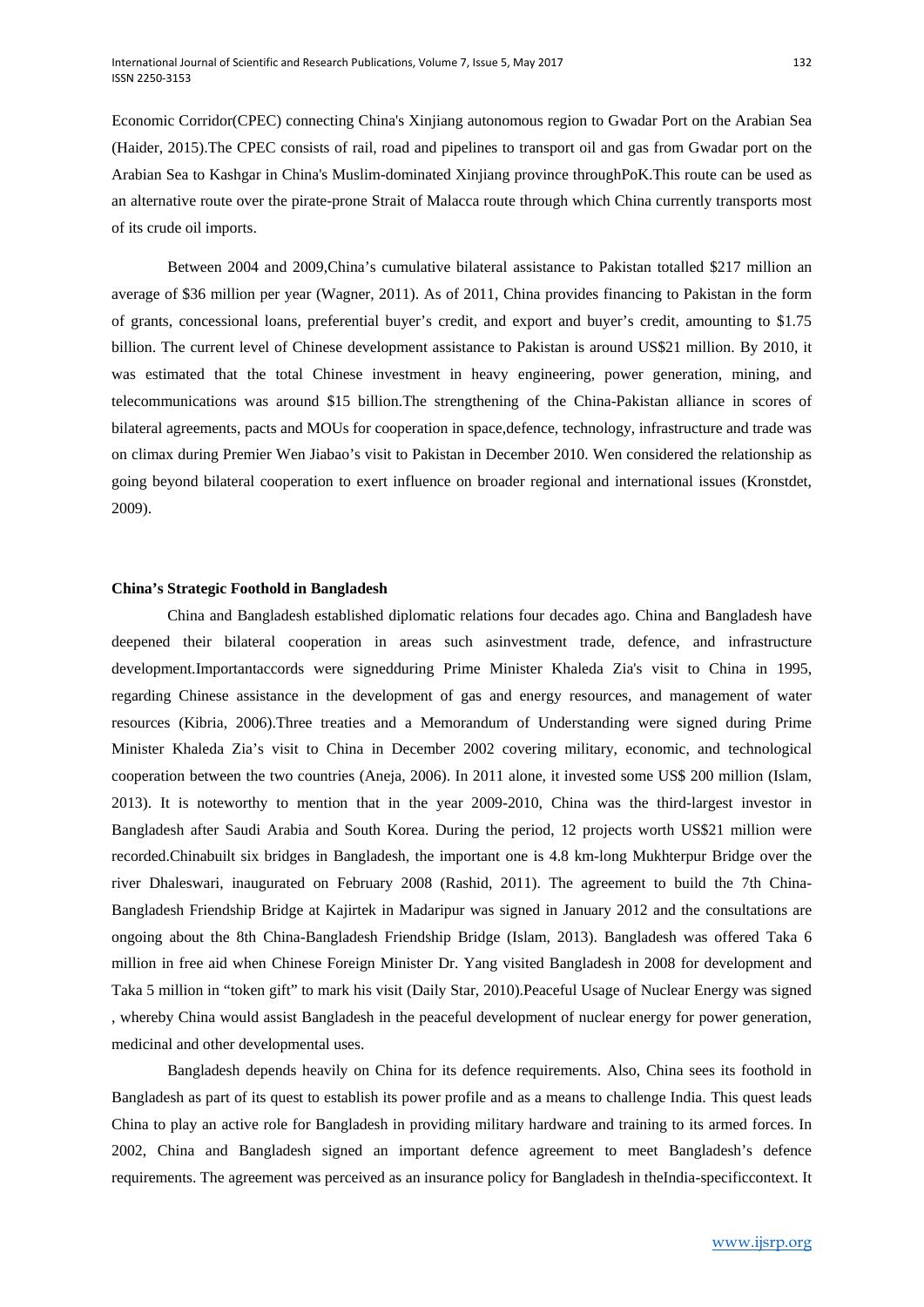happy to respond and reassert its strategic presence in South Asia.

was also well understood that China would get a strategic foothold on India's Eastern Edge in Bangladesh (Kapila, 2003). According to a report submitted by China to the UN Arms Transfer Register (for the first time in nearly ten years) in 2007, China appeared to have made substantial arms supplies to Bangladesh making Bangladesh that year the prime purchaser of weapons made in China. These included, 65 large calibre artillery systems, 16 combat aircraft, and 114 missile and related equipment, (Samantha, 2007). In March 2006, China donated police equipment to Bangladesh as part of the cooperative effort between the Home Affairs Ministry of Bangladesh and the Public Security Ministry of China.China also sold 16 F-7 BG fighter planes to Bangladesh. Chinese originmilitary hardware in Bangladesh include T-59, T-62, T-69 and T-79, armoured personnel carriers (APCs), artillery pieces, small arms and personal weapons. Bangladesh also acquired 155mm PLZ-45/Type -88 (including the transfer of technology) and 122mm Type-96 as well as MBRLS from China (Rao, 2010). However, according to analyst Arnold Zeitlin (2005) "It is common knowledge among diplomatic circles in Dhaka that the army is not happy with the quality of Chinese arms and it is equally well known that it cannot

find other goods as cheap as from China. Bangladesh has turned to China almost out of necessity and China is

Bangladesh Navy also keep wide-ranging Chinese wares. These includes Chinese 053-H1 Jianghu I class frigates with 4x HY2 missiles, Huang Feng Class missile boats, Type-024 missile boats, Huchuan and P-4 class torpedo boats, Hainan class sub chasers, Shanghai class gun boats and Yuchin class LCUs (Rao, 2010). China is helping Bangladesh to develop deep-water ports at Sonadia Islands funding 99% of the project and Chittagong port.Bangladesh set up a missile launch pad near the Chittagong Port with assistance from China,whereinitial test flight was carried out on May 12, 2008, with thecollaboration of Chinese experts. Land attack anti-ship cruise missile C-802A was test-fired shortly afterwards from the frigate, BNS Osman near Kutubdia island in the Bay of Bengal.In Nov. 2016, China also provided type 035G class submarines to Bangladesh for US\$ 203 million (eccan Chronicle, 2016).In March 2014, two new navy frigates – Abu Bakar and Ali Haider were commissioned from China.Bangladesh acquired two diesel-electric submarines from China on November 14, 2016. After theirentryinto the service in 2017, they will become the first and only submarines in the Bangladeshi navy (Sputnik News, 2016).Bangladesh is being highly valued by China for its vast natural gas reserves which can be accessible to China through Myanmar with the help of pipelines. China has been granted exploration rights by Bangladesh for developing its natural gas fields at Barakpuria, which contain about 390 million tonnes over an area of 6.69 square kilometres (Niazi, 2006). In December 2011, local and Chinese joint venture firm Orion-Long King got the contract from Bangladeshi government to build three coalfired power plants that will generate a total of 1,087,34 MW of electricity. The consortium will build one 522 MW coal-fired power plant at Mawa in Munshiganj, and two others in Chittagong and Khulna with a generation capacity of 282.67 MW each (Misa, 2012).

Chinese intentions and engagement with Bangladesh depict its valuable strategic position. China grabbed the opportunity as Bangladesh became conscious of security threats like piracy, natural disasters and felt the need to develop the infrastructure for which China happily consented and entered in addition to other spheres, the maritime sphere of Bay of Bengal by taking modernisation work of Chittagong port. Bangladesh is benefitted as her 80% imports come through this port, and China's benefit lies in gaining access to IOR and to counter the growing Indian and US influence in this region. Further, the ramifications of China's engagement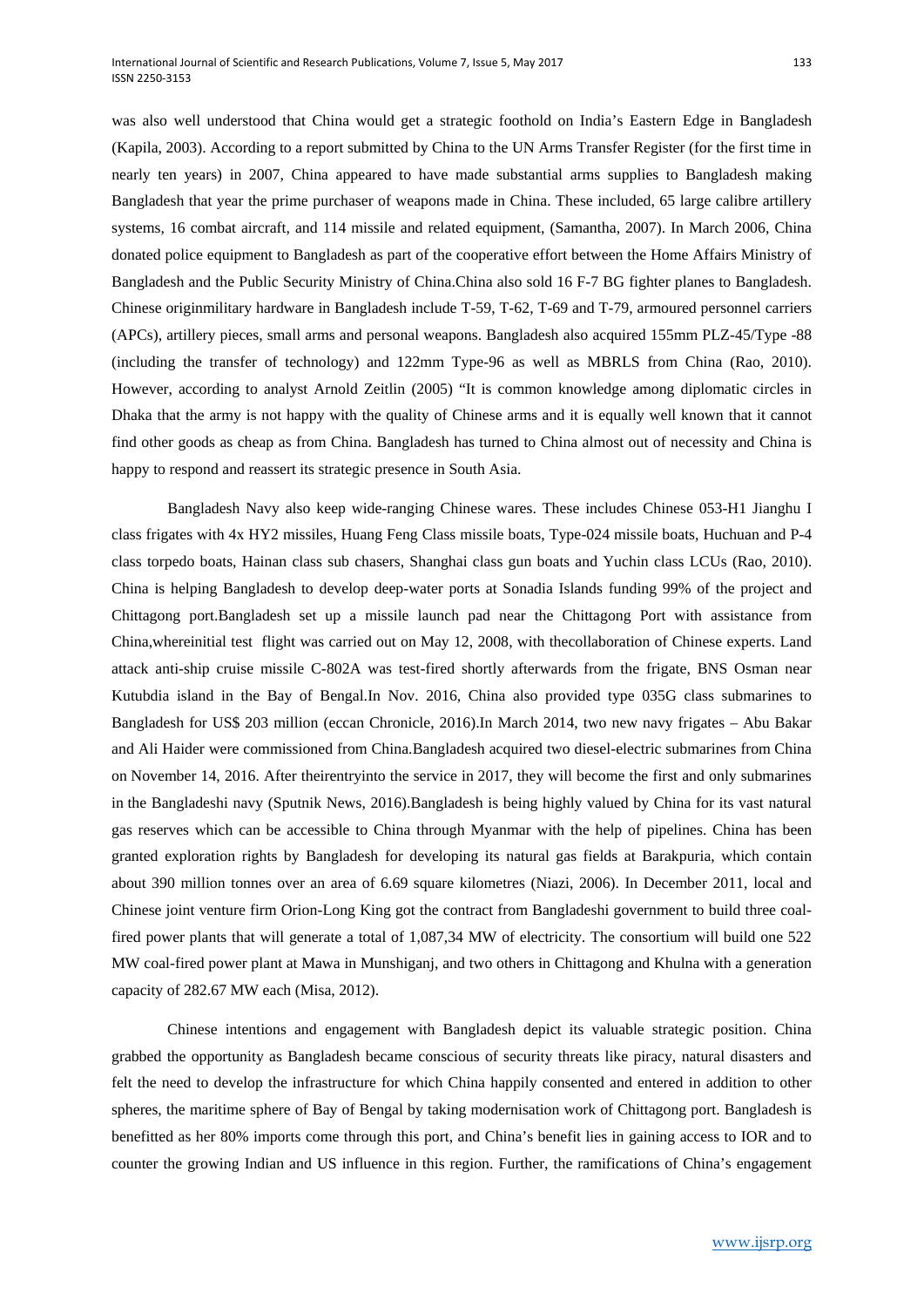could be judged from the factthat in the event of a major Sino-Indian military conflict, China from Tibetan Chambi Valley could sever off the narrow Siliguri Corridor, which separates Nepal from Bangladesh only by a few miles. The fall of this vital Indian land Corridor could totally cut off India's resentful eastern states from the rest of the world. It thus seems natural that China would be interested in maintaining close relations with Bangladesh, keeping in mind its record of antagonism with India. Infact, this strategic reason was one of the primary reasons, why China developed a long-standing partnership with Pakistan. While Sino-Indian relations are much friendlier than before, relations between the two neighbouring giants are likely to remain antagonistic in nature because of the outstanding unresolved bilateral issues. This reality creates an opportunity for both these countries to develop a strategic partnership and take the relationship to a new height.

## **China Outfoxing India from Nepal**

China's engagement in Nepal takes a variety of forms: economic investment, trade, aid, infrastructural development, military assistance, diplomatic exchanges, as well as cultural and educational initiatives. China's strategic objectives in Nepal include to neutraliseand eliminate Indian influence, secure China's borders by ensuring that the Tibetan refugee population is effectively restricted, and recover what it considers as one of its lost territories seized by imperialists. The Tibet factor is the foremost cause of interest of China in Nepal. In the beginning, the diplomatic relations between the two moved with great stability and speed. In the first phase (1955 to 1989) of the relations, China's motive was to create infrastructure in Nepal and to protect its territory from any other country. At the first anniversary of Kathmandu-Lhasa road agreement, in October 1962, Chinese foreign minister Chen Yi said, "I assure His Majesty, King Mahendra, His Majesty Government and the Nepalese people, that in any case, any foreign forces attack Nepal, we Chinese people will stand on your side (Muni, 1989).

China has also dramatically increased its aid to Nepal in recent years. Based on official Government of Nepal (GoN) statistics, Chinese aid to Nepal increased from 10 million Nepal Rupees (NR) (US\$128,200) in fiscal year 2005/6 to NR 2.55 billion (US\$32.5 million) in 2010/11(Campbell, 2012).China had reportedly pledged loans and grants worth more than NR 10 billion (US\$127.4 million) by August 2011(Ibid). It included a sizeable concessional loan of about 7 billion for the Trishuli hydro- power construction and US\$19 million for assistance to the Nepal Army. When a high-ranking Chinese delegation visited Kathmandu in August 2011, they signed an additional US\$50 million economic and technical co-operation agreement, including a loan for a hydropower transmission line and US\$2.5 million to strengthen the capacities of the Nepal Police (Ibid). China now reportedly figures in the list of Nepal's top five development partners.

In June 1984, it agreed to build a second trans-Himalayan highway, linking the city of Pokhara with the Xinjiang-Tibet highway. China has already initiated the construction of a rail network connecting Tibetan capital of Lhasa with the market town of Khasa on the Sino-Nepal border and this 770 km projected Lhasa– Khasa rail link is an extension of the world's highest railway, which runs between Goldmund, a city in China's Quinghai province and Lhasa. This is an immensely costly (US\$1.9 billion) and long-term project. The project was planned to be completed by 2013, and is expected to follow Lhasa- Kathmandu Friendship Highway route. The Chinese scheme of proposed rail link aimed at improving its transport infrastructure in theisolated Himalayan region and is likely to strengthen Nepal's strategic and economic engagement with China and reduce its dependence on old traditional friend India (Ramachandran, 2008). Chinese plans are not limited to railways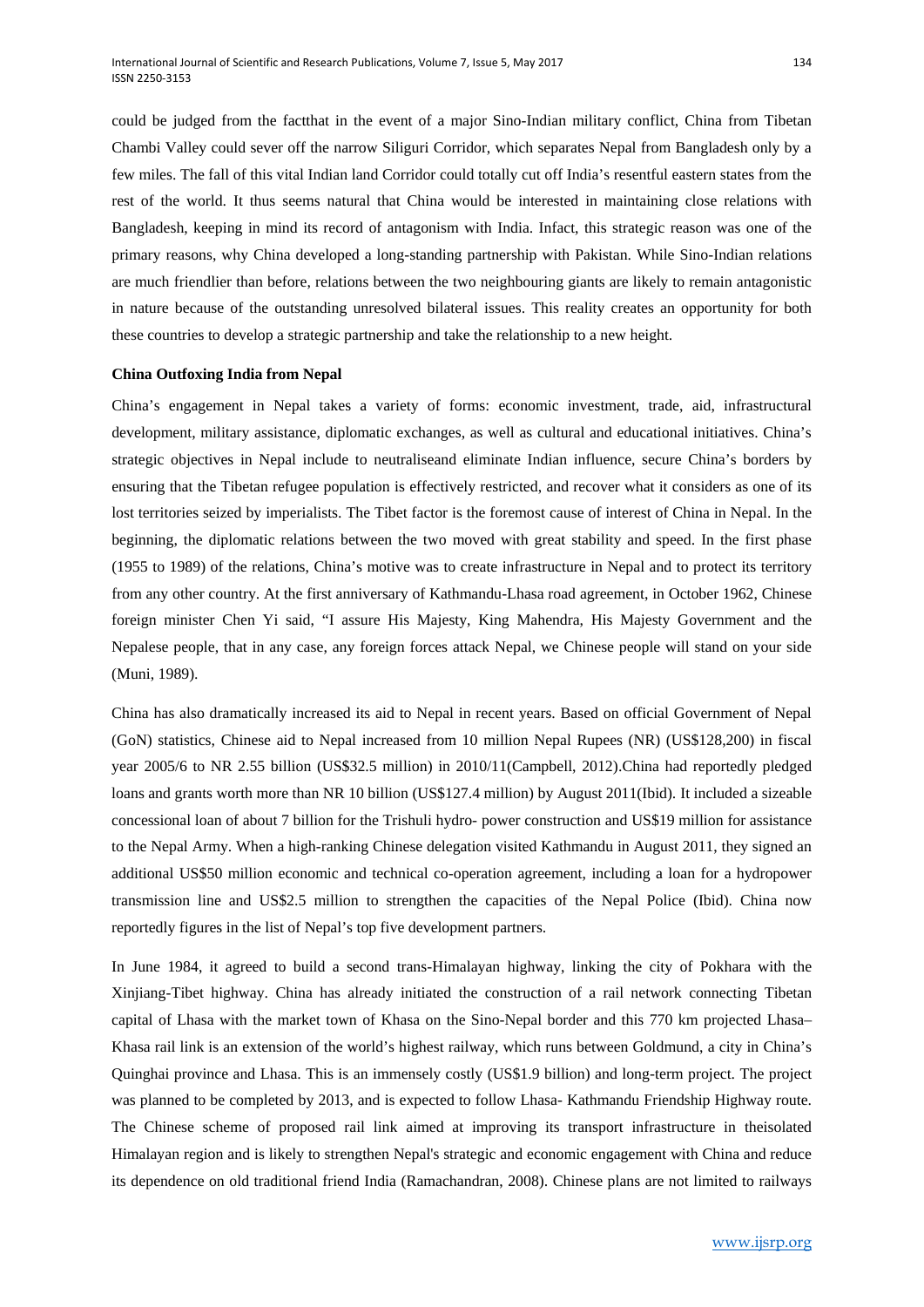but include the plans for six additional highways to link up with Nepal, the development of cross-border energy pipelines and optical fibre. There is another Chinese proposal too to extend the Goldmund-Lhasa line to Nyingchi, an important trading town north of the Indian state of Arunachal Pradesh, at the tri-junction with Myanmar. From Nyingchi this rail link is further scheduled to link up to Dali in Yunnan province. Extension of this rail link up to Dali will complete the circuit of the Chinese national rail network. Moreover, connecting it up to the existing western railway network will grant strategic as well as economic benefits to China. From Chinese Military point of view, this Lhasa- Nyingchi-Dali route is significant as it runs in an east-west direction almost parallel and quite close to the Arunachal border, means quick and easier deployment of themilitary along the Sino-Indian border (Arya, 2008). Besides the construction of the railway connecting Lhasa to the Nepali border, China is involved in several other major transport projects in Nepal, such as the expansion of the Kathmandu ring road and the development of a dry port at Tatopani near the border with Tibet (Regmi, 2010).

In September 2008, China invited the Nepalese defence minister Ram Bahadur Thapa as an observer to the military exercise 'Warrior 2008', and during his meeting with China's defence minister Liang Guanglie, China announced a military aid package of \$1.3 million to Nepal (Kumar, 2011). In December 2008, Lieutenant General Ma Xiaotan of the PLA pledged \$2.6 million in non-lethal military aid to Nepal during a visit. The visit of General Chen Bingde, Chief of General Staff of the PLA in March 2011, symbolised the growing relationship between the armies of China and Nepal. General Chen announced a military assistance package worth US\$17 million from the PLA to the Nepalese Army, with assurances of more support to come. TheChief of Army Staff (CoAS) of Nepal also paid a visit to Beijing in November 2011.Initially an agreement worth US\$7.7 million was signed between the two army chiefs (Pradhan, 2011).

## **China- A Reliable Partner of Sri Lanka**

Chinese has been making efforts to build and enhance their strategic influence in Sri Lanka. China has emerged as the biggest donor of Sri Lanka. The Chinese assistance to Sri Lanka increased fivefold to nearly \$1 billion, by overtaking Japan in 2009 (Kumar, 2009). China's 2010 and 2011 annual investments were highest in Sri Lanka, where Chinese firms have completed, or are in the process of completing some large-scale projects. These projects span multiple sectors, including investments in transportation. Many large projects have been conducted in Hambantota, the home province of President Rajapaksa. These projects include a 35,000-seat cricket stadium, a large convention centre, a \$209 million international airport, and a \$1.4 billion deep seaportlocated on strategic sea-lanes (Brunjeset al., 2013).

China pledged to provide 85% of funding for the development offirst phase of Hambantota port in Sri Lanka where China is supposed to developfacilities like shipbuilding, bunkering, crew changing and ship repairing.This phase was completed in 2014. China also worked on610m oil dock, dredging of a 210m wide entrance channel, two breakwaters, excavation of 17m deep basin area, a 600m turning circle, a 600m general purpose berth, a 105m service berth, and roads and associated buildings.There were negotiations to accelerate the work on thesecondphase which costs \$750million. Once thisthree-phase project is completed, it will become the biggest port on South Asia with 4,000 acres of service partthat can accommodate 33 vessels at a time (Adaderana News, 2016).In March, 2016,the two countries announced the resumption of a 575 acrecontroversial project worth US\$1.4 billion project, the Colombo Port City, that was suspended over the issue of irregularities in the contract arranged by Sri Lanka's previous administration (Watson,2016).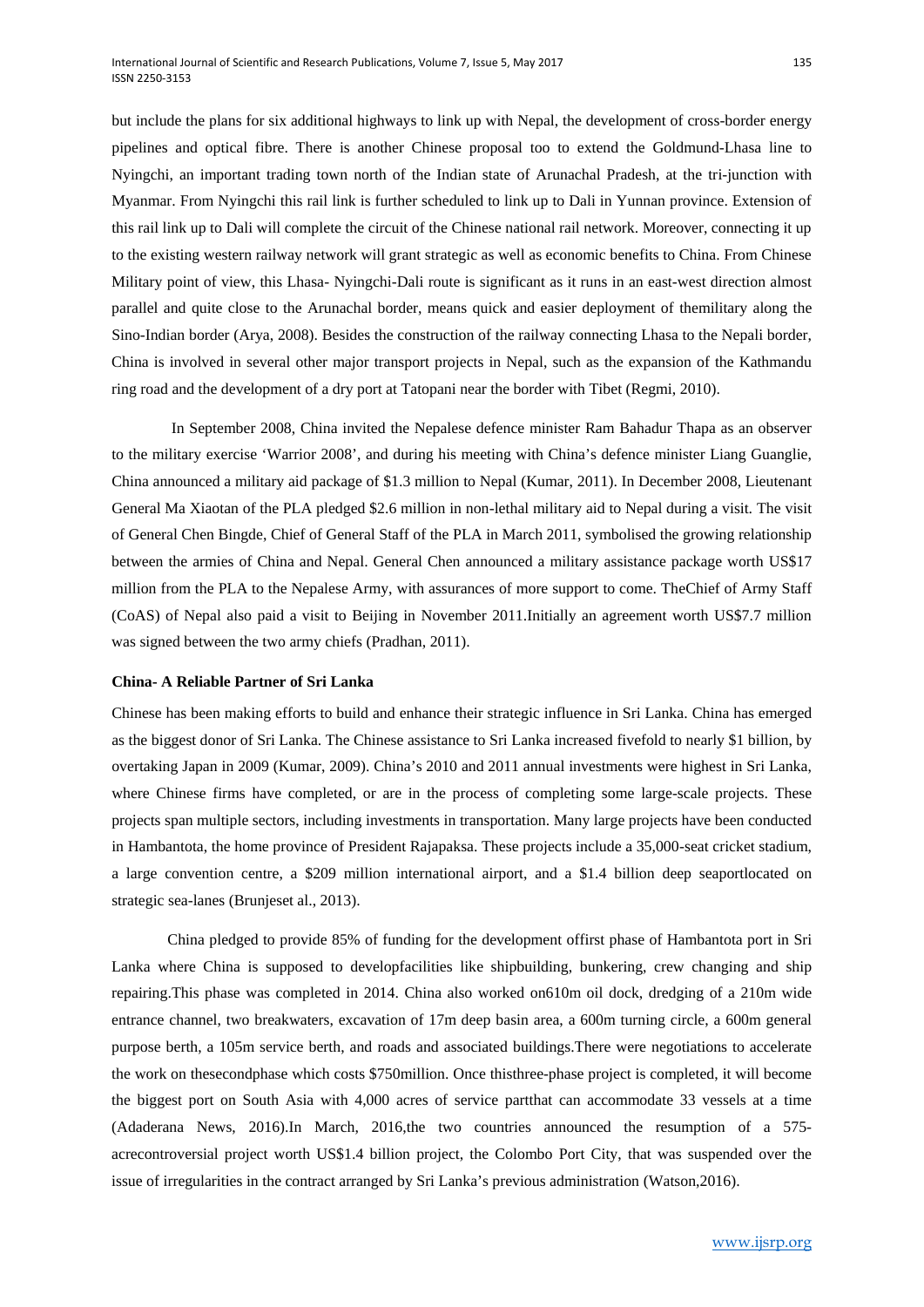Over the years, the Chinese presence in Sri Lanka has increased so much so that there is no major infrastructure project in which the Chinese have not invested. It is estimated that China was Sri Lanka's biggest source of foreign funding in 2009, providing \$ 1.2 billion. (Das, 2010). The projects in which China has invested include an oil-storage facility, a Mathala airport, Colombo South Harbour Expansion project, the Narochcholai coal-fired power plant and Katunayake-Colombo Expressway. It is also rebuilding the main roads in the war-shattered north and east, and constructing a modern performance arts centre. It has also sold diesel railway engines and earth moving equipment. China provided anti-aircraft guns, Type-85 heavy and Type-80 light machineguns, Jian-7 fighter jets,152mm howitzer, Type-56 rifles, 81mm mortar shells, RPG-7 rockets and other required amounts of ammunition (Manoharan, 2014).

Chinese policies vis-a-vis Sri Lanka arepart of its greater strategy for building an encircled network of road and port connections in India's neighbourhood, in order to strategicallycreate dominance over the IOR. The threat perceptions among Indian circles have grown in view of China's more active involvement in South Asiaespeciallythe construction of Sri Lanka's southern port (Hambantota) which India fears that China will use it against India. India is worried that Sri Lanka is maintaining close links with China. The matter of concern for India is that there is the possibility of adual-use of these infrastructure projects. For instance, China is allowed to have storage and fuelling facilities at Hambantota, although India has also been offered to enjoy the same facilities. Similarly, the Colombo port that handles about 70 percent of India's shipping is being modernised with Chinese assistance. So there are possibilities that China in future can turn these projects to India's disadvantage in a conflict situation.

## **China's Footsteps in Maldives**

As Maldives is strategically located southwest of India across major sea-lanes in Indian Ocean Region, India's concerns appeared with regard to Maldives when in 2011, China established its embassy there. According to Indian officials,Beijing has stepped up its plans to securesome more crucial development projects in the island nation which has some 1190 islands located there. Indian policy analysts invented and implemented the term "creeping expansionism" which refers to China's soft power rise throughout South Asia.

Trade between the two countries has gradually increased. In 2002, Sino-Maldives trade volume reached \$US2.977 million, out of which China's exports accounted for \$US2.975 million and imports \$US2000 (China Daily, 2009).In 2010, bilateral trade between the two countries reached \$US64 million, which is 56 percent increase from 2009.

China has actively participated in the Maldives infrastructure construction and other projects. On September 2, 2012, three agreements were signed between the two Governments providing for Chinese assistance worth US \$ 500 million (Raman, 2012).In 2013, the Chinese government provided 50 million Yuan (US\$8.2 million) in grant aid to the Maldives government for the execution of developmental projects and the improvement of public services. (Robinson, 2013).

China is boosting its domestic companies to contribute to infrastructure building in the island state by means of offering preferential loans. In 2012, Maldives Defense Minister requested to China for a soft loan of Rs 250 crore for an IT infrastructure project.This does notcame as a surprise for Indiabecause Maldives-China tie-up had been observed earlieralso when Chinese companies signed two MoUs in mid-2011. The MoUs were signed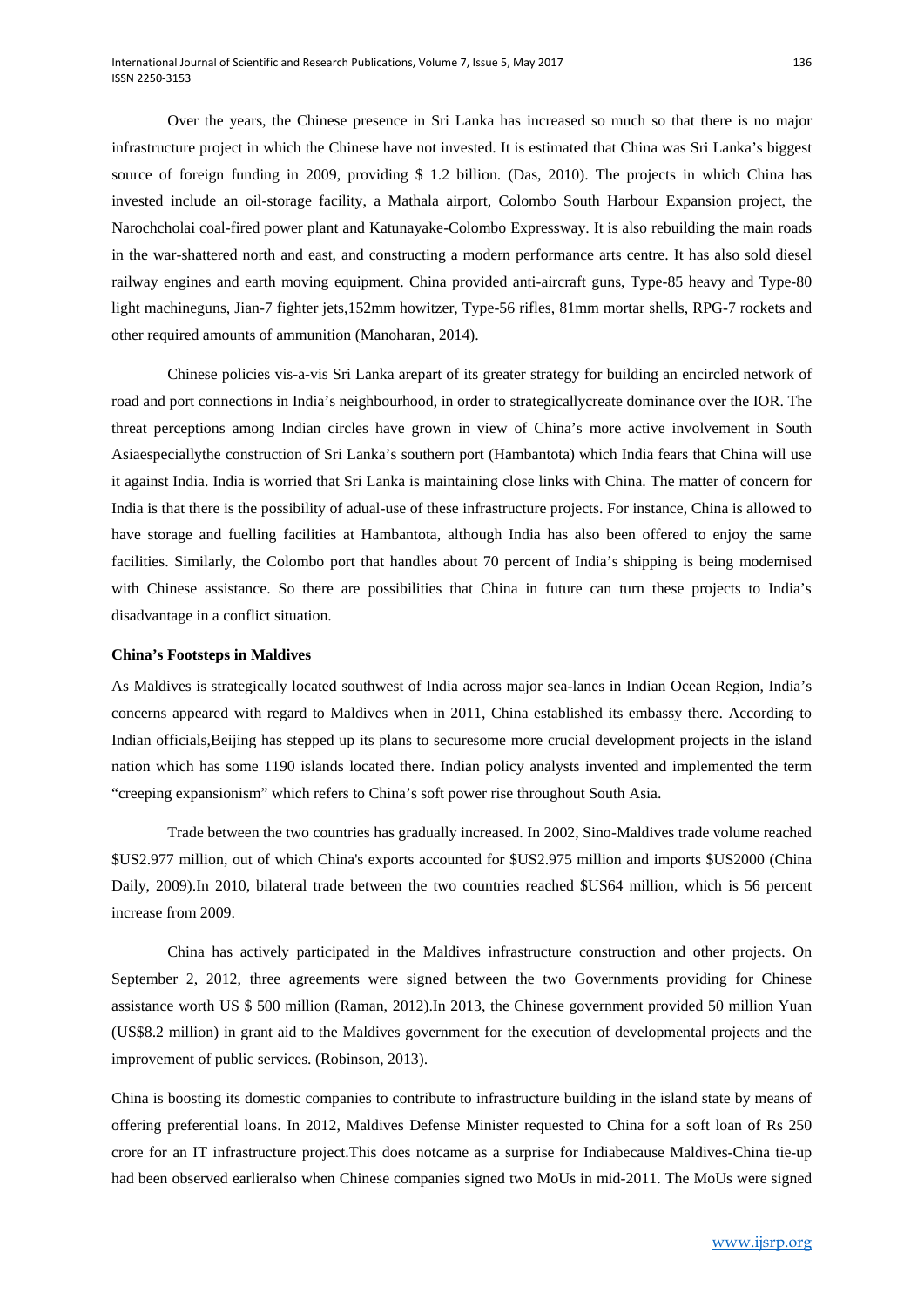between the Huawei Technologies (Lanka) Co. Ltd of China and the National Centre for Information Technologies, Maldives,to develop the IT Infrastructure in Maldives under the 'Smart Maldives Project (Joshi, 2013). Commenting on such a development, the Research and Analysis Wing (RAW) (2012) has alerted that China can use listening devices to monitor/intercept any communication carried between India-Nepal and India-Maldives.

China has expressed its desire in developing the islands of Ihavandhoo and Maarandhoo with transshipment ports. China wants a presence in these islands since they are the closest to India and Sri Lanka. The security agencies here have repeatedly been saying that the 'Marao Island' which was leased by Maldives to China in 1999 for maritime traffic management was also being used by the Chinese to monitor Indian and US warships in the Indian Ocean, and in future could be developed into a submarine base.China's main aim is to ensure the security of its sea-lanes facilitating its critically-needed energy imports. But the fact can't be denied that it also amounts to a virtual encircling of India, in what is called the "string-of-pearls" strategy (Pandit, 2011).

Maldives signed a military aid agreement with China when Defence Minister Mohamed Nazim visited China on December 10, 2012. Nazim held talks with his Chinese counterpart which focused on Chinese military assistance to developingthe Maldivian military. The agreement to mature military ties and provide free Chinese aid to the Maldives National Defence Force (MNDF) was signed at the meeting.Maldives National Defence Force (MNDF) has revealed that the militaryagreement signed between the two would yield USD3.2 million in free aid. Defence Minister Nazim also met the Vice Chairman of the Chinese Central Military Commission, Xu Qiliang, and discussed solidification of Sino-Maldives military ties (Naish, 2012). The visit was followed by the abrupt termination of a 25-year concession agreement with Indian infrastructure giant GMR to modernise and manage the Ibrahim Nasir International Airport (INIA). The Indian media blamed for Chinese role in the government's decision to void the agreement and evict the GMR-led consortium.No doubt, the Maldives has ruled out any foreign hand in the entire airport mess but Waheed's coalition partner, the Adhaalath Party had stated that Maldives would rather give the airport contract to their friend, China. China already having a base in the Seychelles and growing proximity with Maldives would be a severe blow to ultimate Indian power in the region. According to one Minister of Economic Development Mohamed Saeed, investment from China will help to increase the passenger handling capacity of the Airport and the construction of a second runway.

Both the countries presidents exchanged visits in 2014 and committed themselves to construct the $21<sup>st</sup>$ century MaritimeSilkRoad (MSR) thus to benefit both the countries and their peoples. The visit by Xi Jinping resulted in signing the agreements like MoU on promoting Male-Hulhule bridge project construction, MoU on health cooperation, MoU on Foreign Ministries Cooperation, Agreement on Establishing JCTEC (Fukang, 2015).

## **India'sGeo-political Outfoxing: South Asia as a Concern**

The strategic proximity to China with India's neighbours has increased particularly after the Sino-Indian war of 1962. China's every move to consolidate its position in South Asia has created concernsamong Indian circles and India should worry now if we check the recent developments of China in India's neighbourhood. The biggest, prime and grave concern lies in the fact that support of China to Pakistan is unfathomable. As the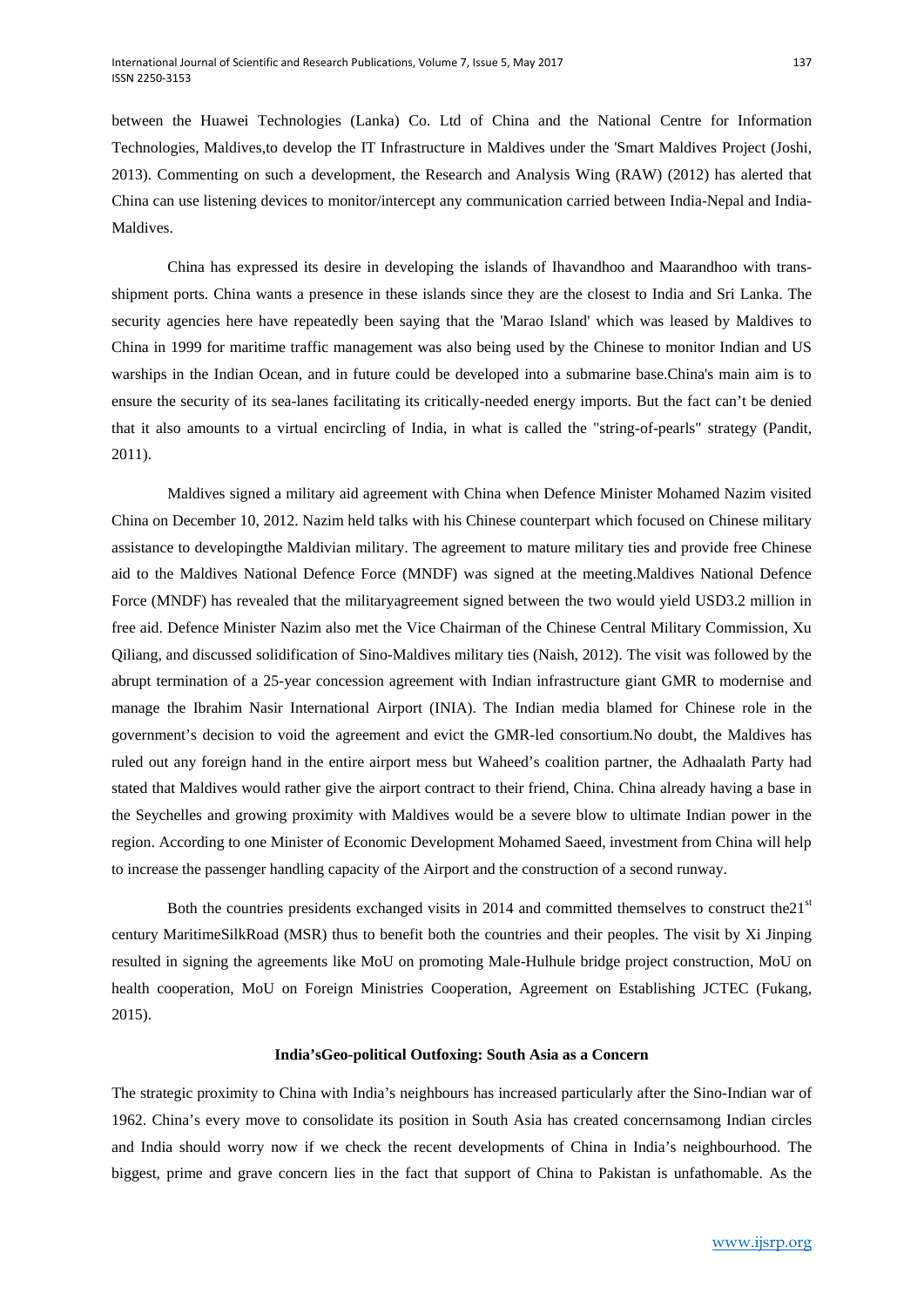history of Indo-Pakistan relations is known to the whole world being fractured, full of suspicion and antagonism, war fearing atmosphere and mistrust. The recovery and relief of relationshipsseems a distant reality and even unimaginable. Trade relations are peak lower than rest of the neighbours, diplomatic fields deserted and defence engagement not even in fractions.

Analysis of China's involvement in Pakistan shows that there is hardly any field where China is not fashioning Pakistan-all to the discomfort of India. Transfer of sophisticated military equipment, nuclear technology, strategic infrastructural projects like \$46 billion China-Pakistan Economic Corridor, and the much debated Gwadar port which has recently started operations with Chinese ships docking at Gwadar to carry the first containers brought by a Chinese trade convoy from Xinjiang for despatch to the world market in Nov. 2016. The Port of Gwadar will serve both Geo-economic and geostrategic purpose for Pakistan and China. On the one hand, both countries will reap the benefits of trade with other nations, and on the contrary,there may be the creation of some 70 lac jobs, and more particularly,the naval capability of Pakistan will be boosted. For China the job is now quite easy to station its naval forces on the port means a greater degree of China's presence in the Indian Ocean as was predicted by India's security analysts from time to time. Bhadrakumar (2016), argues that reports from Pakistani officials surfaced that China proposes to deploy its naval ships in coordination with the Pakistan Navy to safeguard Gwadar port. So the kind of fear factor predicted by India's analysts about China's involvement in the project has now taken a concrete shape. Moreover, the CPEC project is highly significant for Beijing because it will help China to carry the oil supplies arriving from the Persian Gulf to the port of Gwadar and channel it through the pipelines to western China. Accordingly, with a transport route some 6,000 miles shorter, China will be able to save billions interms of transportation costs and time.

Some of the infrastructure of CPEC passes through the Pakistan Administered Kashmir, a territory which India claims from Pakistan. These developments further complicate the things for India. The situation further looks gruesome as Pakistan recently approved Russia's request to use Gwadar port as per the desire shown by Russia who wanted to be part of CPEC. This means the ties between the three countries would be strengthened significantly. Not to stop here, Iran's President Hassan Rouhani in a meeting with Prime Minister Nawaz Sharif on the side-lines of the UNGA also expressed a desire to be part of the China-Pakistan Economic Corridor (CPEC) as both leaders expressed satisfaction over the positive trajectory in Pak-Iran bilateral ties.Here arises another distress for India as its intended investments in developing theport of Chabahar to neutralise China's Gwadar presence seems to be losing credibility given the Iran's decision to keep Chabahar open for Pakistan and any other regional country.

Bangladesh is the next hot spot of concern where China is gradually replacing India in almost every dimension ranging from strategic to commercial, from energy security to infrastructural. Let us take the case of trade relations. Statistical data of 2013-14 shows the bilateral trade volume between India and Bangladesh stood at USD 6.6 billion (Yadav. et,al, 2016). While as it stood at a record high of USD 10.3 billion between China and Bangladesh with a growth rate of 21.9 per cent in 2012, ten times that of 2002 (Wahid, 2015). Since 1991, India's exports declined continuously, which stood at 150% more than China in 1991 but fell 30% by 2010 (Sahoo, 2011).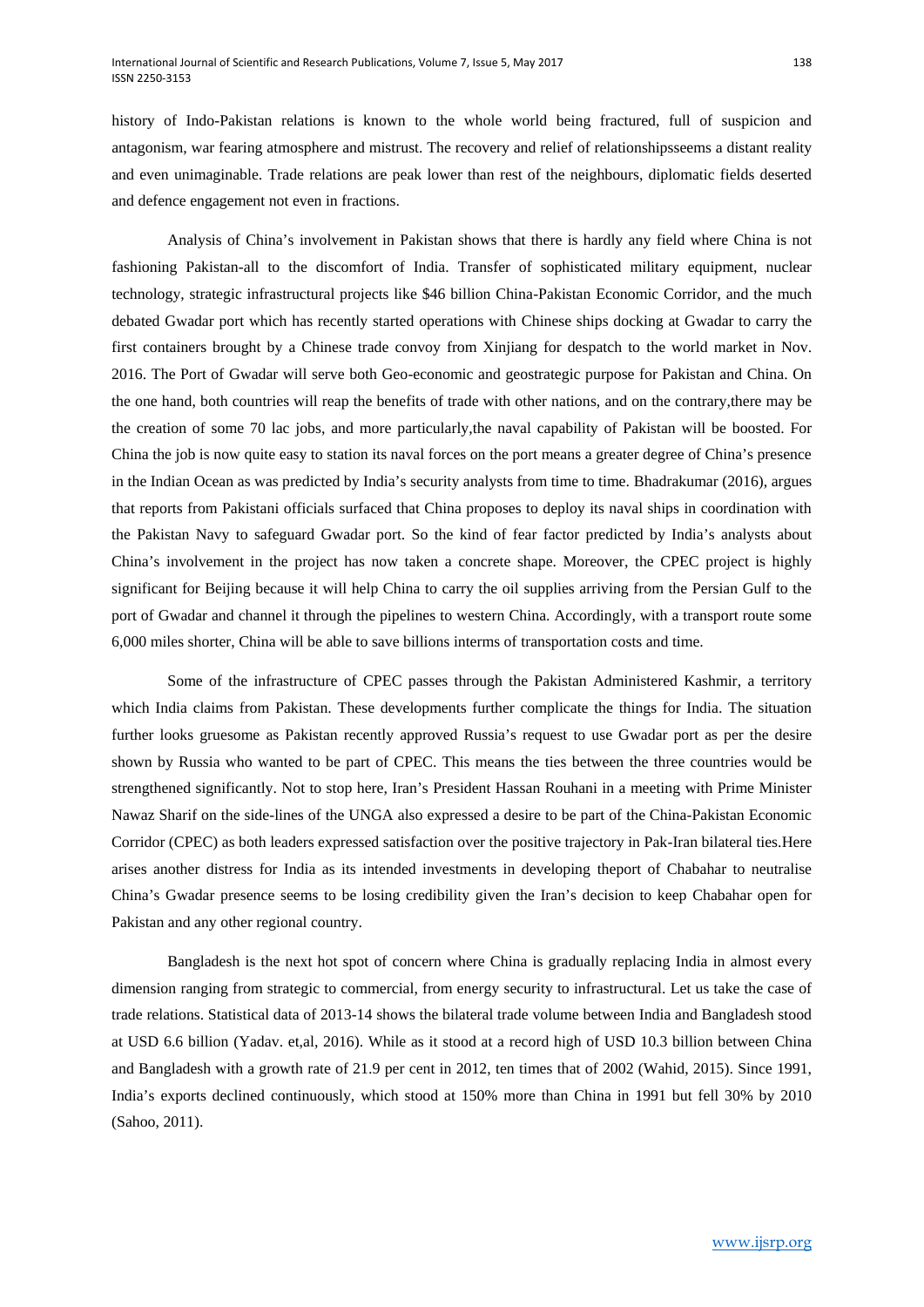No doubt India still leads the ground in Bangladesh, but China is chasing the target very swiftly. One recent move of China is the visit of Xi Jinping to Bangladesh in October 2016.According to Paul and Blanchard, in responseto India's \$2 billion credit line during a visit of Narendra Modi to Dhaka, China this year (2016) signed off loans worth over \$24 billion (2016).The recent sale of Submarines by China to Bangladesh has alerted Indian establishments. Admiral Prakash of Indian Navy statedthat, the sale is a step in a long-standing Chinese policy of encircling India with client states who are dependent on China (Gupta, 2013). According to Khurana (2016), India Navy Captain and Executive Director at Indian Maritime Foundation, "Beijing's overarching intent behind the sale of submarines would be to go beyond strengthening political ties with Dhaka.The long-term submarine training and maintenance needs of the Bangladesh Navy would also enable China's military presence in the Bay of Bengal, and enable it to collate sensitive data for PLA Navy's submarine operations in the future.Another critical factor which irks India is the China's securing of exploration rights in Barakpuria coal mines and approval to develop Port facilities at Sonadia Islands which is directly linked to China's grand strategy for the Indian Ocean.

The first phase of the Sonadia Islands deep water port project was completed in 2015 with 99% of funding by China. China believes that this will serve as another Gwadar by having access to Bay of Bengal giving high voltage headache to Indian defence establishment. Strategically, Bay of Bengal is ideal for India to choose for a second strike capability which is thecharacteristic part of India's strategic-military doctrine that will ensure the best assurance for retaliation. But on the other hand, If China's Sonadia Islands plan succeeds then, India will have to recount and realign its strategic plans and readjust its naval deployment pattern in the whole of Bay of Bengal. For Bay of Bengal emergency, China has already opted for development of Chittagong Port.

The relations between India and Sri Lanka are much better on most of the fronts, but China is slowly making its way deeper. There is no doubt that India has emerged the largest trading partner of Sri Lanka and leads with a significant margin but the gap is gradually shrinking. China has also bagged a leading role on many fronts as FDI, aid donations, and fast implementation of infrastructure projects. India's trade with Sri Lanka totalled US \$ 4.6 billion in 2014, while China's total bilateral trade crossed \$4billion in 2015. This means that the gap is near to disappear in the future if China maintains the same pace. Further,By 2014, Chinese FDI in Sri Lanka was estimated at a whopping 405 million USD, while the Indian contribution was a scanty 4.3 million USD. Chinese aid donations in Sri Lanka also far exceed than India which stood at \$308.92 million against India's \$142.85 million. The most alarming for India are the Chinese projects- the port in Hambantota at Sri Lanka's southern tip, built at the cost of around \$360 million, with 85 percent funding from China's Export-Import Bank and a \$1.4 billion port city in Colombo, initiated in 2014.

India is deeply resenting the close ties between China and Sri Lanka. Sri Lanka's support towards China's maritime silk route initiative has been seen as a threat to India's strategic interest in the Indian Ocean and an attempt to encircle India. The fact is that India has not enough resources to compete China though India has astrategic edge over China in Sri Lanka because of its geographical proximity, cultural and historical linkages, and people-to-people contact. India has failed to exploit these opportunities to its advantage and the projects undertaken by India does not match the speed of implementation as that of China. Sri Lanka's leaning towards China can also be judged from the fact that it is going through aneconomic crisis for which it cannot ignore the lucrative packages of China.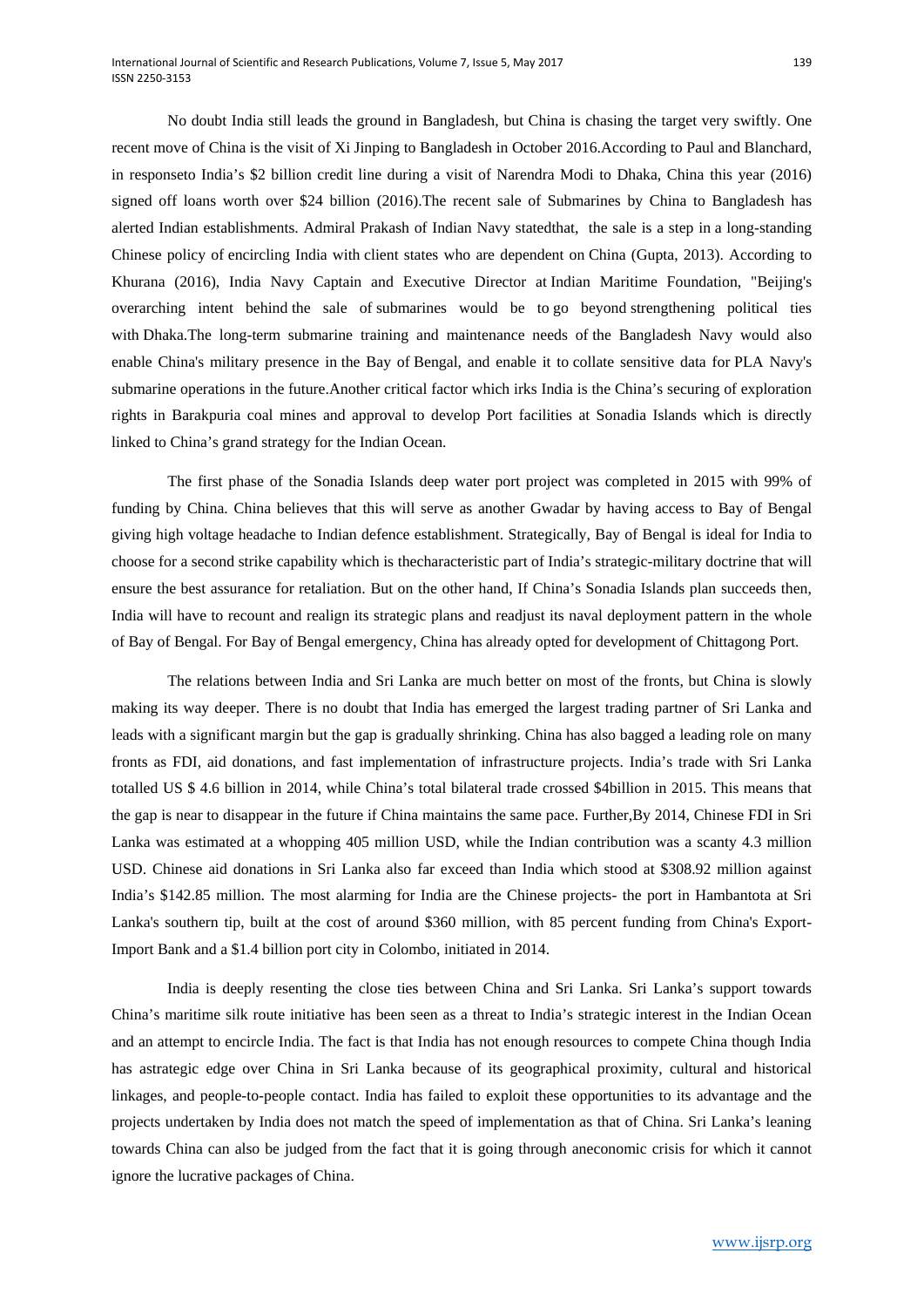Despite India's wide-ranging engagement with Nepal, the Chinese involvement in Nepal is focused, security oriented and based on the design of balancing. China's core interest in Nepal has been manifold which includesto restrain any anti-China activities by the Tibetan refugees present in Nepal and to increase its influence in the India–Nepal border and the Terai region, to end Nepal's overdependence on India and to weaken India's hold on Nepal. Noteworthy developments in China come along the border with Nepal, China and India. China's road and rail network in Tibet inches towards the disputed Sino-Indian border.The Golmud-Lhasa railway line was inaugurated in 2006, and is being extended to Xigaze, and also to Yatung, a tradingcentre that is just a few kilometres from Nathu La (Arya, 2008). China concluded a 253-km long railway line extending the Lhasa line to Xigaze,a city of Tibet which is closer to the Nepalese border. China is planning to build a tunnel under Mount Everest, called Qomolangma in Tibetan, as part of its plan to extend its rail link to Nepal. The Nepal rail project from Lhasa to Nyingchithat is scheduled to be completed by 2020 will reach the Indian border. In May 2016, alarm bells ringed in Indian establishment when a freight train from China with 86 cargo containers left for Nepal. According to Indian observers, the freight train is another manifestation of China's play game with the government of Nepal against India.In May 2015, the Chinese government published a White Paper on Defence, putting forward new objectives for the People's Liberation Army (PLA). Aboutstrategy, it illustrated the Chinese military's missions and strategic tasks in the new era. The Global Times in this regard announced in 2016 that, the status of the Tibet Military Command (TMC) facing India from Arunachal Pradesh to Ladakh was to be raised.Zhongping, a Beijing-based military expert, told Global Times that the TMC has great responsibility to prepare for likely conflicts between China and India because currently, it 's hard to secure all the military resources they need. All these projects have serious strategic implications for India, as the infrastructure built on the Tibetan plateau has a dual purpose to serve both civilian and military purpose.

India's planning of repairingdamaged border roads and to construct new roads and railway lines are running behind schedule for completion.Some infrastructure projects are not only missing completion deadlines but also failing to move beyond the paper work.Rajagopalan, observes a stark difference in infrastructure on both the sides of India and China. He pointed some tremendous improvements made by China over the past decade in connecting the LAC to the rest of the country. He observes that Tibet has a 40,000 km road network that run up to the LAC, unlike roads on the Indian side, which stop 60 to 80 km short of the border (Ramachandran, 2014).Former Indian foreign secretary and ambassador to Nepal Saran argues that instead of repeating the alarmist "Chinese are coming" refrain, India should act pragmaticallyas to how it can "consolidate" its geographical advantage. The Indian should respond with the border infrastructure much more seriously against the Chinese expansion (Kumar, 2016). Lama, a professor at Jawaharlal Nehru University (JNU), noted that New Delhi changed its mindset towards developing neglected border regions only around 2005. Since then, the pace of development is disturbingly slow and acutely dangerous for the country.Also, India's economic blockade in response to force adomestic political change in Nepal is likely to hurt India's long-term goals, as it forces Kathmandu to reassess and rethink its overdependence on India. The reaction of Nepal to India's attempt to force constitutional reforms in Nepal will bring a shift towards Beijing and away from Delhi as China enjoys a reputation for non-interference in internal affairs of a country. India has almost opened up a space for China by the unnecessary act of economic blockade to Nepal which China can also highlight as an act of aggression in the whole of South Asia to diminish the image of India.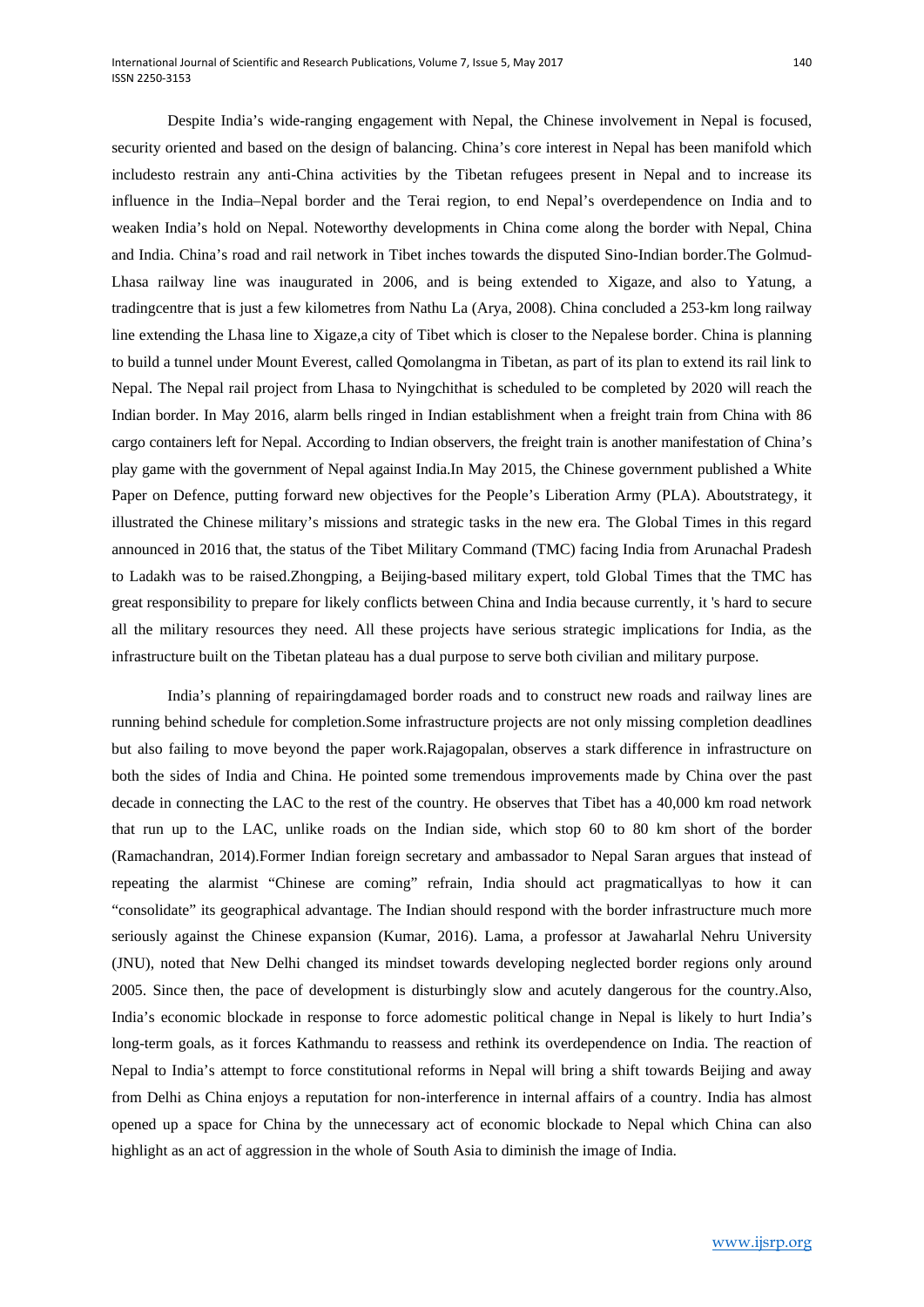China's engagement with Maldives is directly linked to its Indian Ocean strategy where China wants to secure its energy import routes and to further solidify its presence in India's backyard. India has turned uneasy with the growing relations between the two countries. While India still leads the trade volume figure with Maldives that stood at US\$ 125.4 million in 2013-14 which more than China's trade figures that stood at more than US\$100 million in 2014. The inclusion of Maldives as part of China's Silk Road project, and China's infrastructure developmental projects like the Ihavandhoo and Maarandhoo Islands, with transhipment ports, bridge connecting Male to Hulhule-the island where the Male International Airport is located,Termination of the contract of modernisation of the Ibrahim Nasir International Airport with Indian company and its subsequent approval to China, are considered as alarming by the Indian establishments. Further, investment at mass scale means that China is legitimising its effort to maintain a military presence in this region. India in such a situation needs to expedite its efforts to increase cooperation with this nation and maintain a balance.

#### **Conclusions**

The investigation amply proves that South Asia's Strategic importance is continuously growing in China's strategic calculus and is penetrating deeper with all-out efforts to achieve its critical objectives. India's strategic position and power potential to dominate the sub-continent have immensely influenced China's policy projections towards South Asia. There has emerged a fierce competition between India and China in the region to achieve a dominant and influential status with one overtaking otherand vice versa. Both are heavily involved in making large investments and building infrastructure in the South Asian countries. Both the countries are proactive in grabbing the opportunities to establish a benign image in the region. China has undoubtedly got theupper hand as compared to India as far as strategiccompetition with South Asian countries is concerned especially in grabbing the strategic projects development, heavy hand in aid and investments, defence deals and other supplies.This became solely possible because India's disputes with its neighbours and their negative perception with regard to India. So China remains an easy option for India's neighbours to play its card against India and balance the threat perception which they feel from India and its status in the region. Further, China is preferred over India because it has reputation of non-interference in internal affairs of other countries. Also, China's economic strength and lucrative packages that too with soft conditions attached, has made it a favourable choice for India's neighbours to stuck big deals whether in infrastructure development, aid, trade or investment. India itself played dull in dealings with its neighbours that provided the enough space for China to play against India. The current situation demands India to workthoughtfully and judiciously in her policies towards neighbours to consolidate herposition that India desires in the region.

#### **References**

Alan K. Kronstdet. (2009). Pakistan-U.S. Relations. *Congressional Research Services*. Retrieved from http://www.fas.org/sgp/crs/row/RL33498.pdf.

Aneja, Urvashi. (2006). China Bangladesh relations: an emerging partnership*. Institute of peace and conflict studies.* New Delhi. pp. 1–12.

Arya, S. (2008). The Train to Lhasa. *Journal of Defence Studies*, *2*(2), 105-124.

Bhadrakumar, M.K. (2016, Nov 28). Chinese naval ships at Gwadar port call for a rethink of India's regional policy. *Dawn News*. Retrieved from http://www.dawn.com/news/1298977.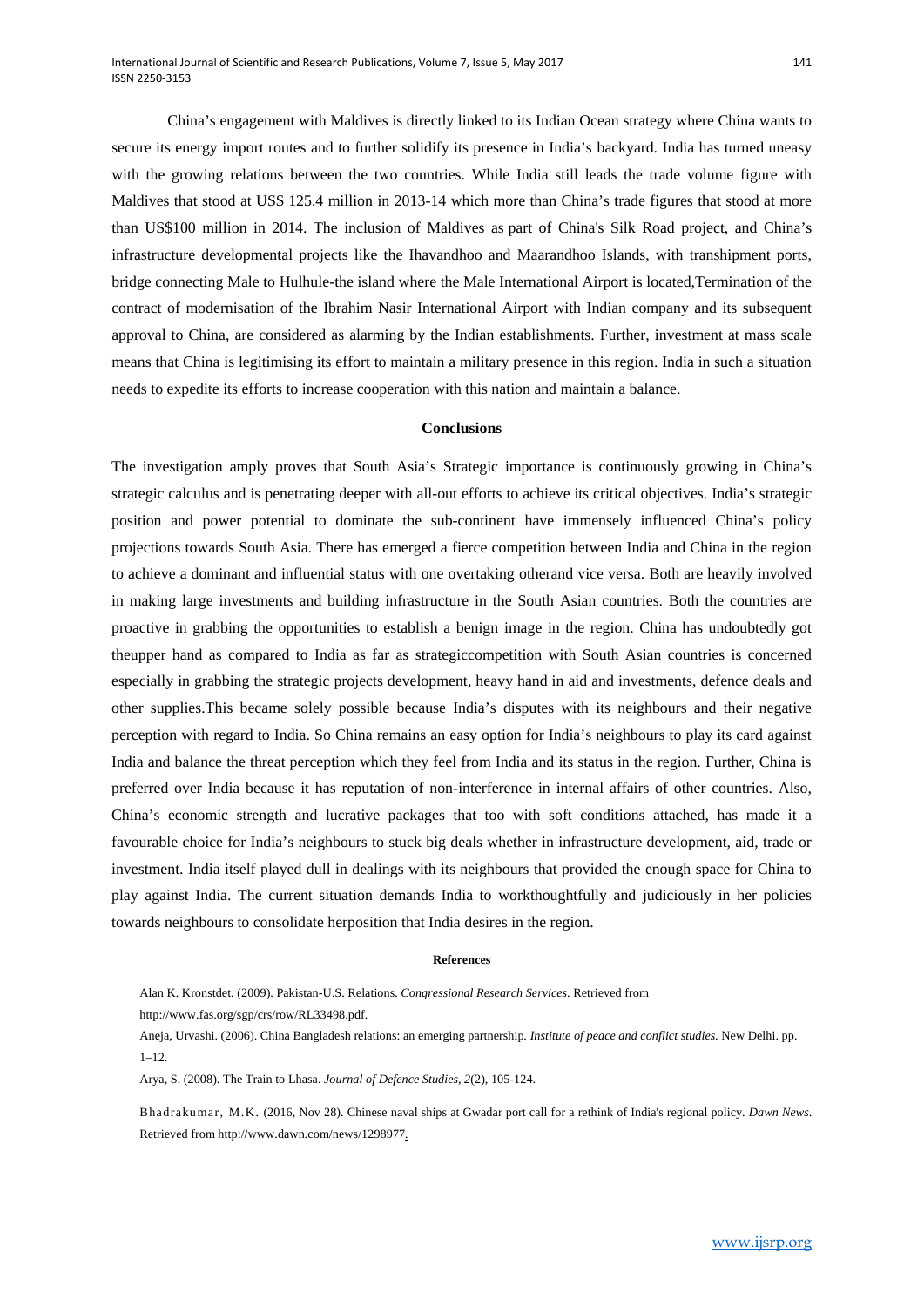Bhatt, V. (2016). India and China in the Maldives: Recent Developments and Emerging Trends. *Global Journal For Research Analysis*, *5*(5).

Brunjes, E., Levine, N., Palmer, M., & Smith, A. (2013). China's Increased Trade and Investment in South Asia (Spoiler Alert: It's The Economy). In *Workshop in International Public Affairs*.

Campbell, I. (2012). *China and conflict-affected states: Between principle and pragmatism.* Safeworld.

China sells two submarines to Bangladesh Navy, (2016 Nov 14). *Deccan Herald News*. Retrieved from

http://www.deccanherald.com/content/581044/china-sells-two-submarines-bangladesh.html.

China's help sought for deep-sea port, road link. (2010, March 20). *The Daily Star News.* Available at:

http://archive.thedailystar.net/newDesign/news-details.php?nid=130836

Frankel, F. R. (2011). The breakout of China-India strategic rivalry in Asia and the Indian Ocean. *Journal of International Affairs*, 1- 17.

Gupta, J. (2013). Indian Navy concerned over Bangladesh's decision to buy two submarines from China. *The Times of India*. Retrieved from http://timesofindia.indiatimes.com/india/Indian-Navy-concerned-over-Bangladeshs-decision-to-buy-two-submarines-from-China/articleshow/26750741.cms.

H'tota project talks with Sri Lanka should be speeded up: China. (Aril 8. 2016). *ADA derana news*, Retrieved from http://www.adaderana.lk/news.php?nid=34848#sthash.JstYiWTj.dpuf.

Haider, F. Syed. (2008, Nov. 24). Shipping Arab Oil to Gwadar for China. *Pakistan Economist* Retrieved from

http://www.pakistaneconomist.com/pagesearch/Search-Engine2008/S.E563.php.

Haider, Mateen. (2015, April 16). Chinese President to visit Pakistan, hammer out 46 biilion deal, *Dawn news*. Retrieved from http://www.dawn.com/news/1176302.

Harrison S. Selig. (2010, Aug 26). China's Discreet Hold on Pakistan's Northern Borderlands. *The New York Times.* Retrieved from http://www.nytimes.com/2010/08/27/opinion/27iht-edharrison.html?\_r=0.

India wary of China's telecom forays in Nepal, Maldives. (2013, January 27). *Times of India.* Available at:

http://articles.timesofindia.indiatimes.com/2013-01-27/india/36576703\_1\_nepal-telecom-chinese-telecom-companies-securityagencies.

Islam, M. S. (2013). Emerging Trends in Chiense Investments in Bangladesh: Challenges and Opportunities. *Institute of Chinese Studies*. (*12)* 1–7.

Joshi, S. (2013, January 22). Alarm over growing Chinese presence in Maldivian IT, telecom sectors. *The Hindu*. New Delhi. Retrieved from http://www.thehindu.com/news/national/alarm-over-growing-chinese-presence-in-maldivian-it-telecomsectors/article4329846.ece

Kanwal, G. (1999). China's long march to world power status: Strategic challenge for India. *Strategic Analysis*, *22*(11), 1713-1728.

Kanwal, Gurmeet. (2015, April 19). Why Pakistan is becoming China's 23rd province, *DailyO.* Retrieved from

http://www.dailyo.in/politics/pakistan-china-xi-jinping-gwadar-nuclear/story/1/3246.html.

Kapila, S. (2003). Bangladesh-China Defence Cooperation Agreement's Strategic Implications. *South Asia Analysis Group Paper*, (582).

Kemenade, W. Van. (1971).The Fragile Pakistani State Ally of the US and China. *Clingendael*. (pp.1–28).

Khurana S. Gurpreet. (2016). China delivers Submarines to Bangladesh: Imperatives, Intentions and Implications. Centre for International Maritime Security. Retrieved from http://cimsec.org/china-delivers-submarines-bangladesh-imperatives-intentionsimplications/29876.

Kibria, R. (2006). Strategic Implications of Bangladesh-China Relations. *Bangladesh and the World, 15th Anniversary Special, The Daily Star*. Rtrieved from http://archive.thedailystar.net/suppliments/2006/15thanniv/bangladesh&theworld/bd\_world12.htm.

Kumar, A. (2009). China's Island Strategy in the Indian Ocean: Breaching India's Sphere of Influence. *Analysis (ORF).*

Kumar, Rajeev. (2016). India-Nepal-China: A Trilateral Engagement Conundrum. *The Discussant Journal of Centre for Reforms, development and justice*, 3, 24-25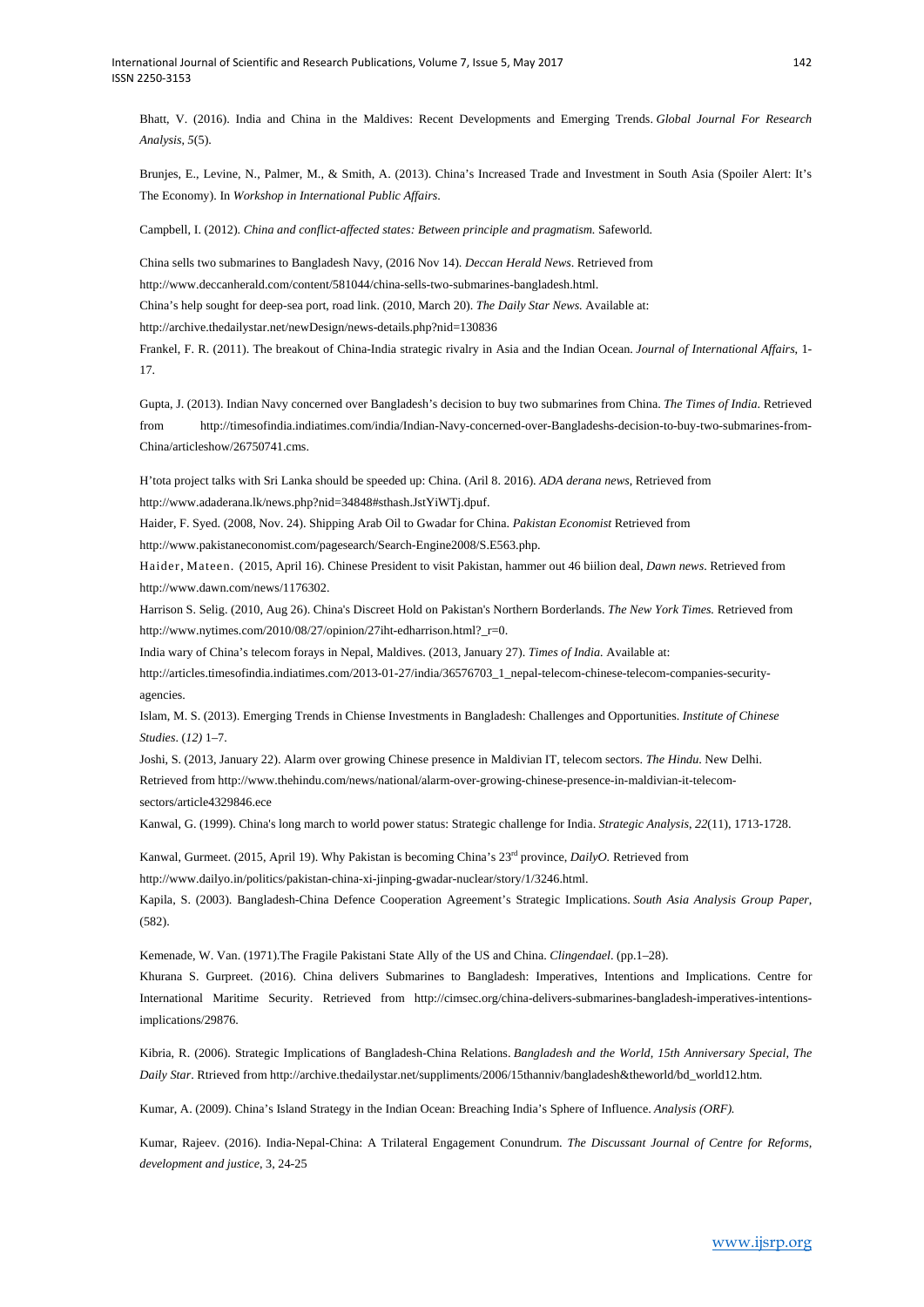Kumar, S. (2011). China's Expanding Footprint in Nepal: Threats to India. *Journal of Defence Studies*, *5*(2), 77-89.

Manoharan, N. (2014). China and its Peripheries: Beijing and India-Sri Lanka Relations. *Institute of Peace and Conflict Studies*. Misa, T. Esther. (2012, January 18). Bangladesh Prepares International Tenders for 4 Coal-Fired Power Plants, *International Business times news.* Retrieved fromhttp://www.ibtimes.com.au/bangladesh-prepares-international-tenders-4-coal-fired-power-plants-1292569. Muni, S. D. (1989). India and Nepal: Erosion of a relationship". *Strategic Analysis*, *12*(4).

Naish, Ahmad. (2012, December 16). Defence Minister signs military aid agreement with China. *Minivan News*. Retrieved from http://minivannewsarchive.com/politics/defence-minister-signs-military-aid-agreement-with-china-49018

Niazi, T. (2006, November). The Ecology of Strategic Interests: China's Quest for Energy Security from the Indian Ocean and the South China Sea to the Caspian Sea Basin. In *The China and Eurasia Forum Quarterly* (Vol. 4, No. 4, pp. 97-116).

Pandit, Rajat. (2011, October 10) China's stepped up moves in Maldives worry India. *The Times of India.* Retrieved from http://timesofindia.indiatimes.com/india/Chinas-stepped-up-moves-in-Maldives-worry-India/articleshow/10294868.cms.

Pandita, N. Kashi. (2016, Nov 10). The Great Game Reborn in the Indian Ocean: A Tale of Two Ports. *International Affairs Forum.* Retrieved from http://www.ia-forum.org/Content/ViewInternalDocument.cfm?ContentID=8512.

Paul, K., Nikitin, M. (2016) Pakistan's Nuclear Weapons. Congressional Research Service.

Paul, Ruma& Blanchard Ben. (2016, October 13). China to sign some \$24 bln in loans to Bangladesh as Xi visits. *Reuters News*. Retrieved from http://www.reuters.com/article/bangladesh-china-idUSL4N1CJ3BS.

PravakarSahoo, 20 August 2011, India losing ground to China on trade with Bangladesh. *EAST ASIA FORUM.* Retrieved from http://www.eastasiaforum.org/2011/08/20/india-losing-ground-to-china-on-trade-with-bangladesh/.

Provocation: Bangladesh Buys Chinese Weapons to Irritate India. (2016, Dec, 11). *Sputnik News*.

https://sputniknews.com/asia/201611241047773274-bangladesh-weapons-india-china-provocation/.

Rama, R. Malladi. (2013, Oct 04). Dynamics of China-Bangladesh Relations. *Pakistan Defence News*. Retrieved from

https://defence.pk/threads/dynamics-of-china-bangladesh-relations.281362/

Ramachandran, S. (2008, *May*, *15*.). Nepal to Get China Rail Link. *Asia Times Online.* Retrieved from http://www.atimes.com/atimes/South\_Asia/JE15Df01.html.

Ramachandran, Sudha. (2014, June 19), India's worrying border infrastructure deficit. *The Diplomat*. Retrieved from http://thediplomat.com/2014/06/indias-worrying-border-infrastructure-deficit/.

Rashid, H. Barrister. (2011). 36th Anniversary of Sino-Bangladesh ties. *The Daily Star*. Retrieved from

http://archive.thedailystar.net/newDesign/news-details.php?nid=207045.

Regmi, D. R. (2010). Development and operation of dry ports in Nepal. In *ESCAP regional expert group meeting on dry ports, Bangkok*.

Robinson, J.J (2013, November 19). China offers Maldives US\$8.2 million in grant aid: President's Office.*Minivian News.* Retrieved, from http://minivannews.com/politics/china-offers-maldives-us8-2-million-in-grant-aid-presidents-office-72501.

Samantha, P. D. (2007, September 9). Breaking 10-year silence, China reveals it's now No 1 arms supplier to Bangladesh. *The Indian Express*. Retrieved from http://archive.indianexpress.com/news/breaking-10year-silence-china-reveals-it-s-now-no-1-arms-supplier-tobangladesh--------/215320/.

Scott, D. (2008). The great power 'great game' between India and China: 'The logic of geography'. *Geopolitics*, *13*(1), 1-26.

Shahnoor, Wahid. (2015, September 06).China: Bangladesh's worthy trade partner.*The Daily Star*. Retrieved from http://asianews.network/content/china-bangladeshs-worthy-trade-partner-217.

Shirish, B. Pradhan. (2011, Nov 6) China to provide \$7.7 million military aid to Nepal. *DNA Daily News.* Retrieved from http://www.dnaindia.com/world/report-china-to-provide-77-million-military-aid-to-nepal-1608503

Sino-Maldives relations. (2009, Aug 19). *China Daily.* Retrieved from http://www.chinadaily.com.cn/world/2009- 08/19/content\_8589136.htm